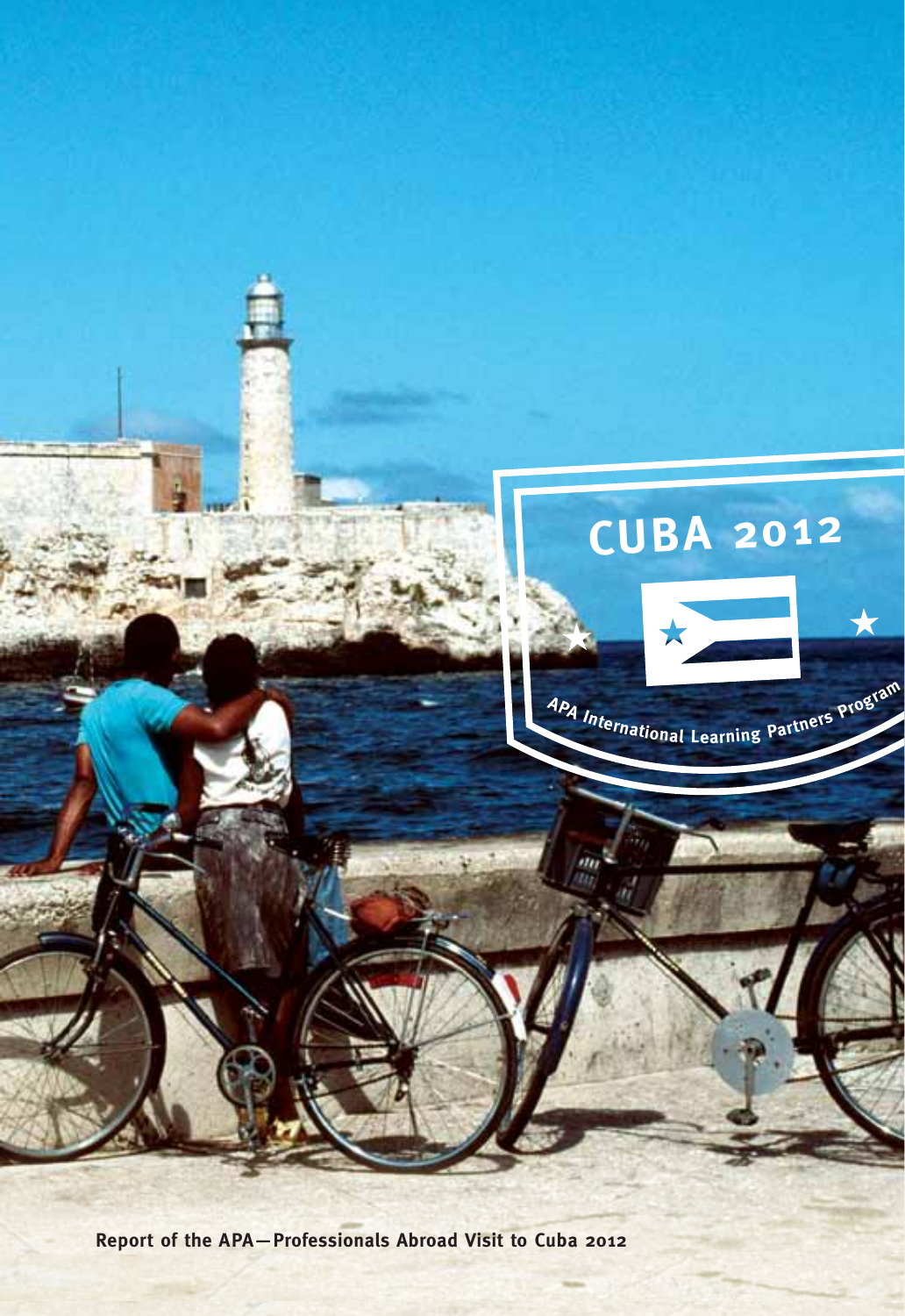# **APA International Learning Partners Program**

**Report of the APA—Professionals Abroad Visit to Cuba 2012**



This summary report was adapted from *Report of the American Psychological Association Delegation to Cuba*, by C. Goodheart, 2012, Washington, DC: American Psychological Association. Copyright 2012 by the American Psychological Association. Adapted with permission. Available from www.apa.org/international/outreach/cuba-report.pdf.

Carol D. Goodheart, EdD, 2010 APA President, was the leader of the first APA International Learning Partners Program.

**APA Office of International Affairs**

www.apa.org/international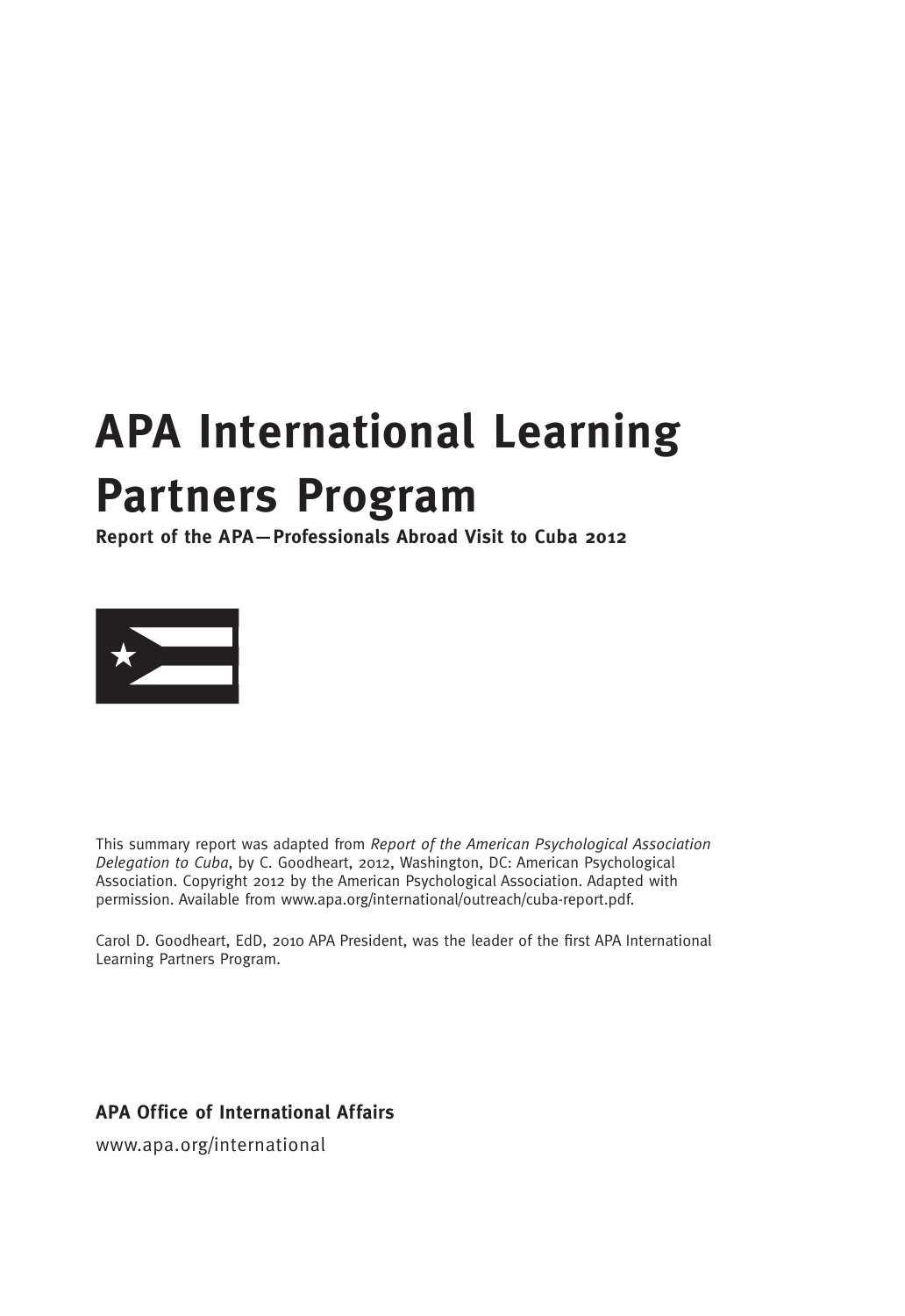Copyright © 2012 by the American Psychological Association.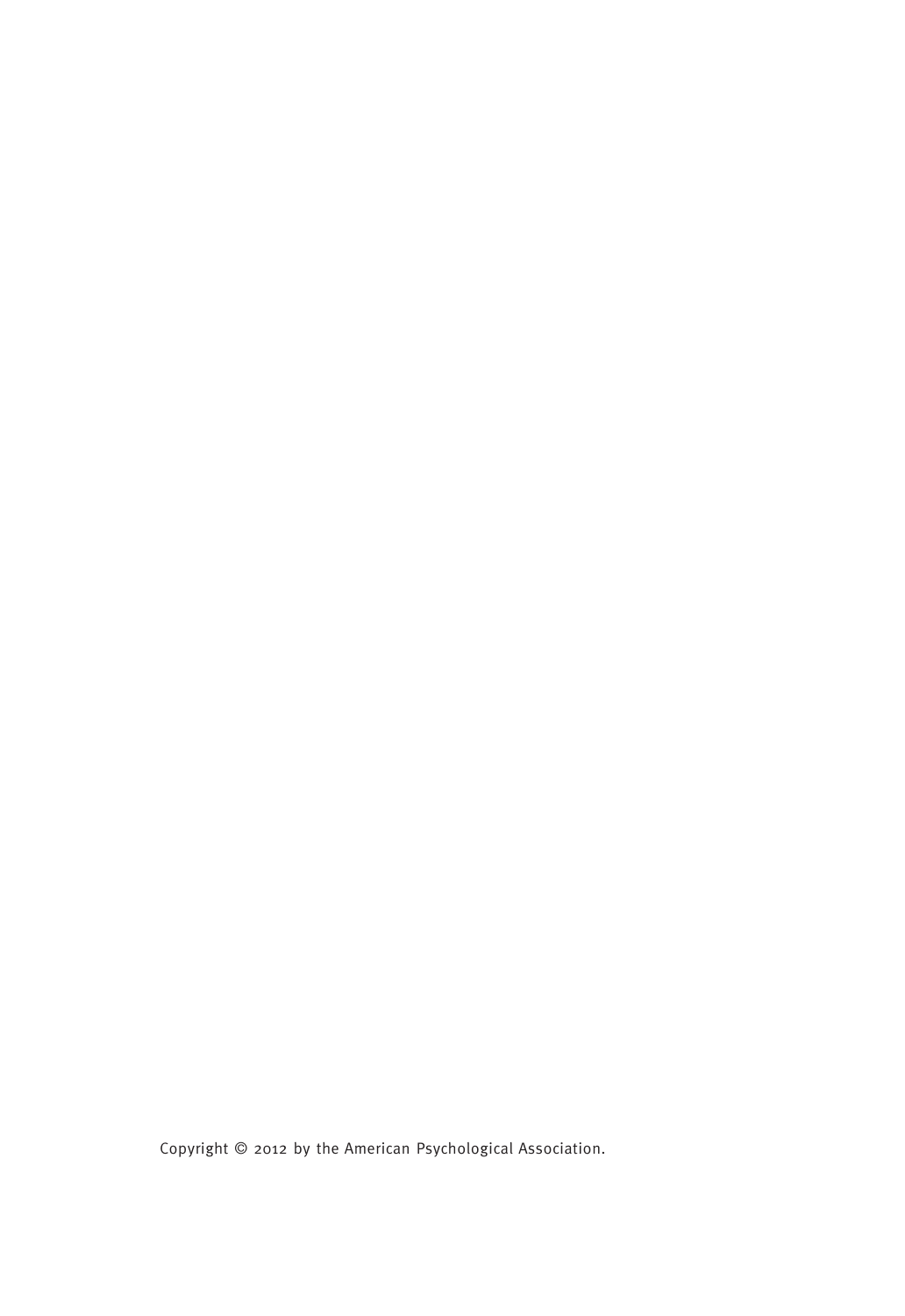# **Contents**

| About the APA International Learning Partners Program | $\mathbf{1}$ |
|-------------------------------------------------------|--------------|
| Participants in the 2012 Cuba Program                 | 3            |
| Overview                                              | 4            |
| Itinerary                                             | 5            |
| Summaries - Professional Meetings                     | 6            |
| <b>Highlights</b>                                     | 20           |
| Outcomes and Next Steps                               | 23           |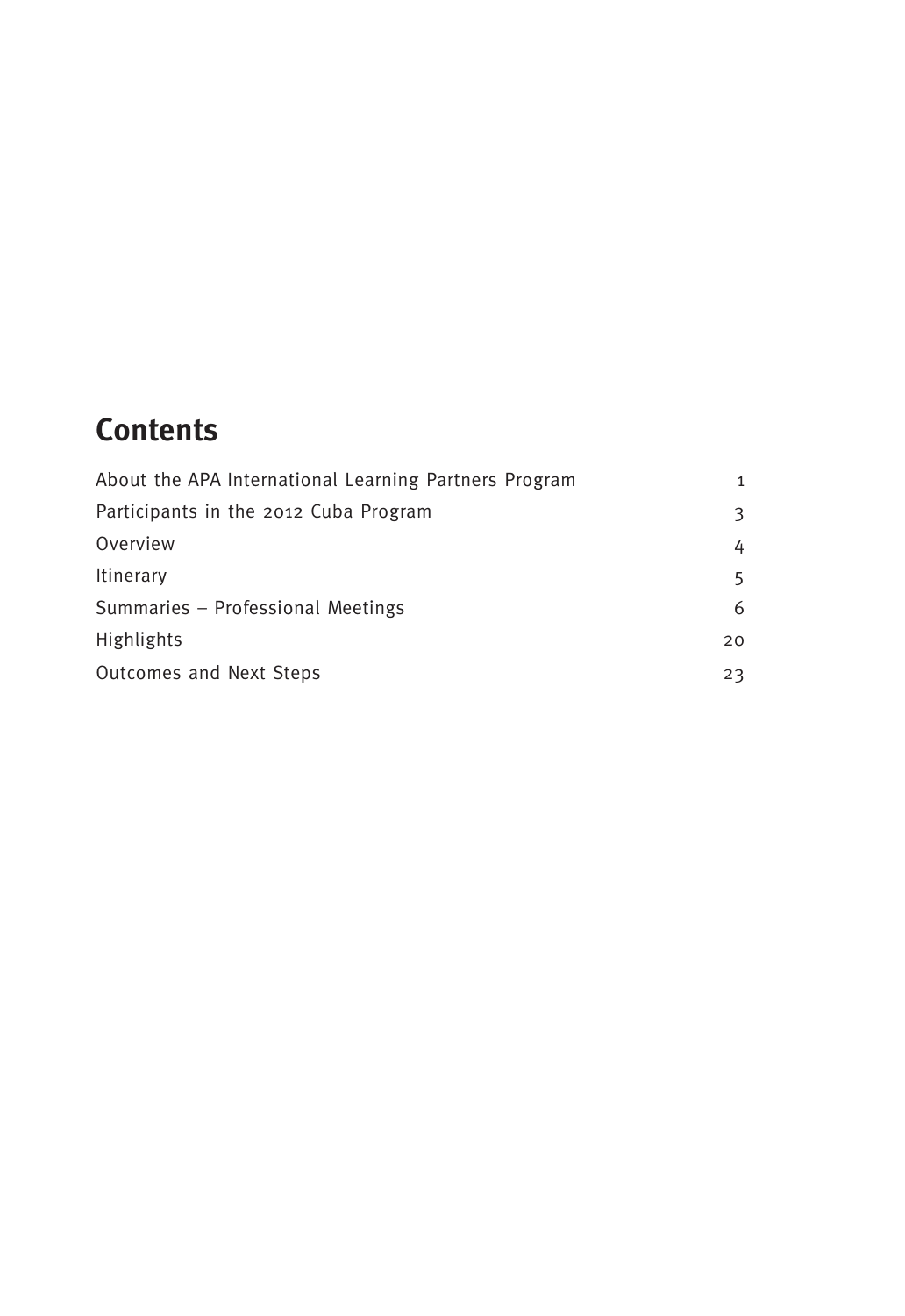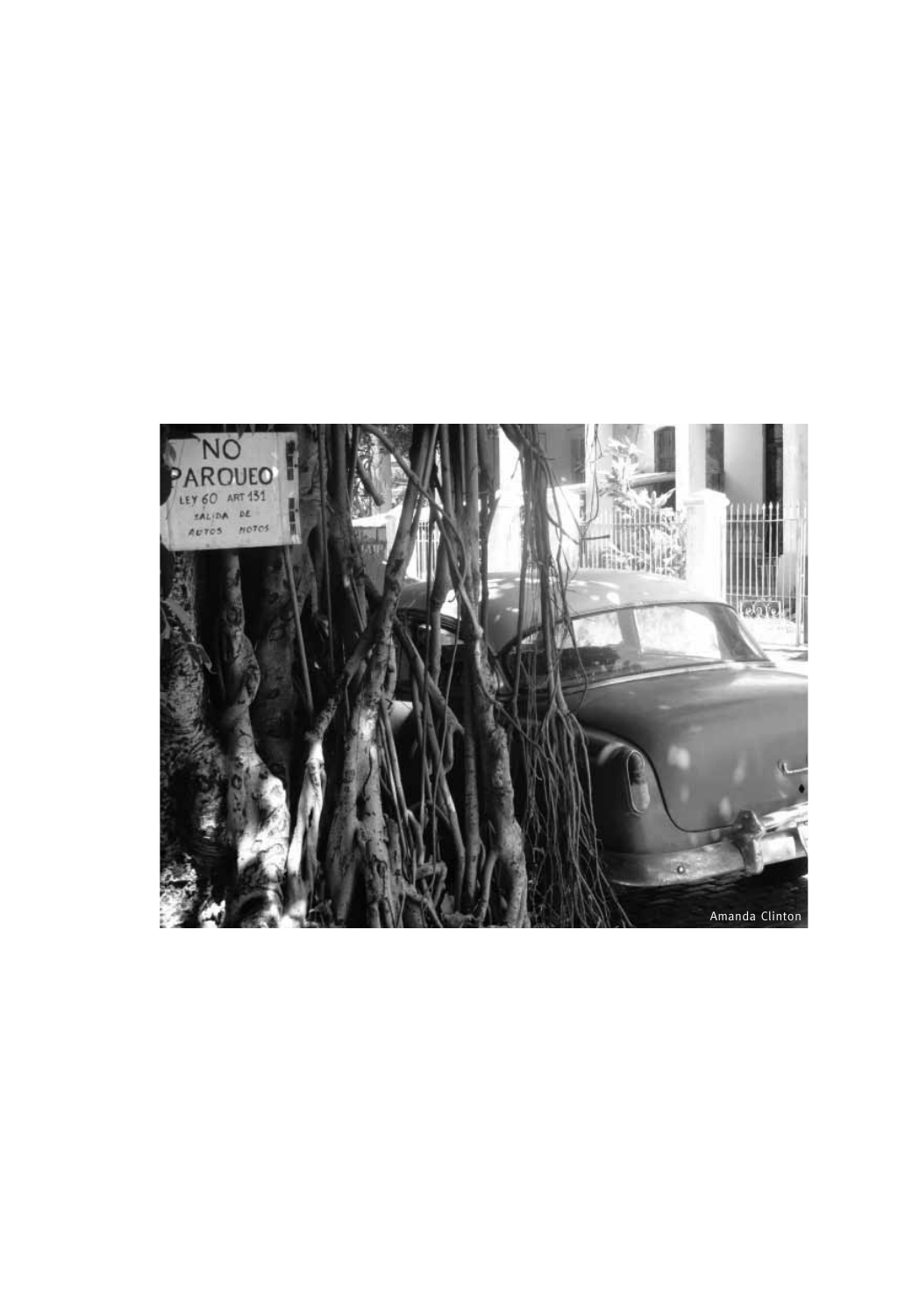# **About the APA International Learning Partners Program**

As part of its mission "to advance the creation, communication and application of psychological knowledge to benefit society and improve people's lives," the American Psychological Association (APA) encourages and facilitates opportunities for psychologists to share professional perspectives and learn from each other; enhance psychological research, education, and practice; and further the development of the discipline.

In partnership with the organization Professionals Abroad (http://professionalsabroad.org), APA is developing opportunities for exchange and collaboration among psychologists across national boundaries.

#### **Statement of Intent: APA International Learning Partners Program**

*APA's goal is to offer a unique professional experience that enriches psychology and the participants*

• The programs developed by APA and Professionals Abroad foster individual-to-individual international professional, scientific, and educational exchange. The programs are not government-sponsored events and are not official APA delegations. U.S. participants do not speak for the United States government, nor do they comment on the policies of other countries' governments.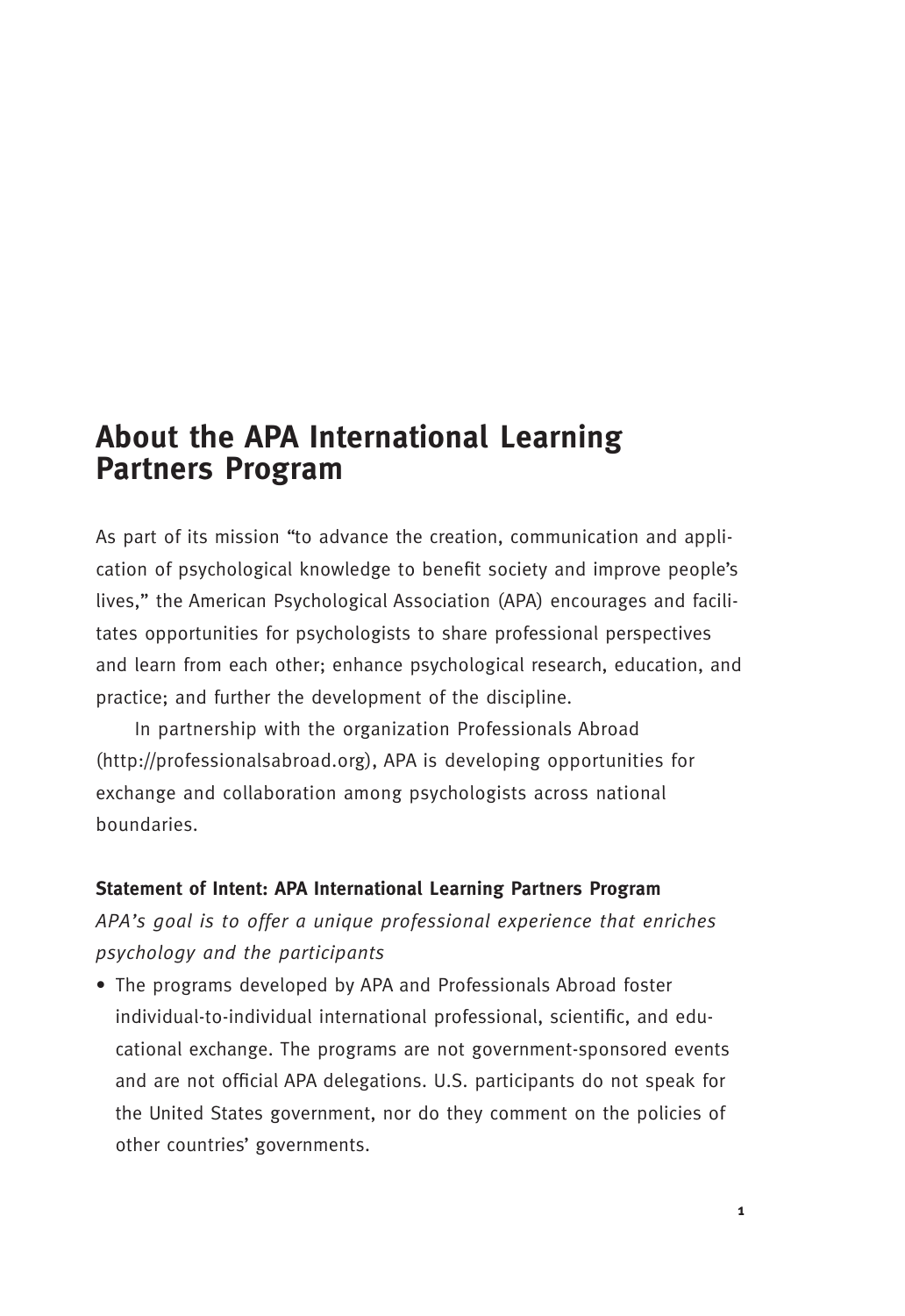• The leader of the APA International Learning Partners Program (AILPP) is appointed by APA. This leader may be delegated by APA to speak on its behalf in interactions with psychology organizations in the host country.

### **Structure of the Program**

The general structure of the AILPP is designed to facilitate the exchange of knowledge, perspectives, and experiences across borders and to provide APA member participants with opportunities to learn about psychology in other countries. The choice of program host-partner countries is made by the APA Central Office, with advice and input from APA's Committee on International Relations in Psychology.

Programs are eligible for continuing education credits (after review by APA's Office of Continuing Education in Psychology), and each program includes evaluation for program assessment.

Each program will be tailored to meet the needs and expectations of its participants and the host-partner country to the extent possible. The program also includes a mini-conference day in which U.S. psychologists and psychologists from the host-partner country present their work.

Although the primary purpose of the programs is professional, cultural activities are included during the visit because of the broader context they give to the professional exchanges.



**2** Report of the APA—Professionals Abroad Visit to Cuba 2012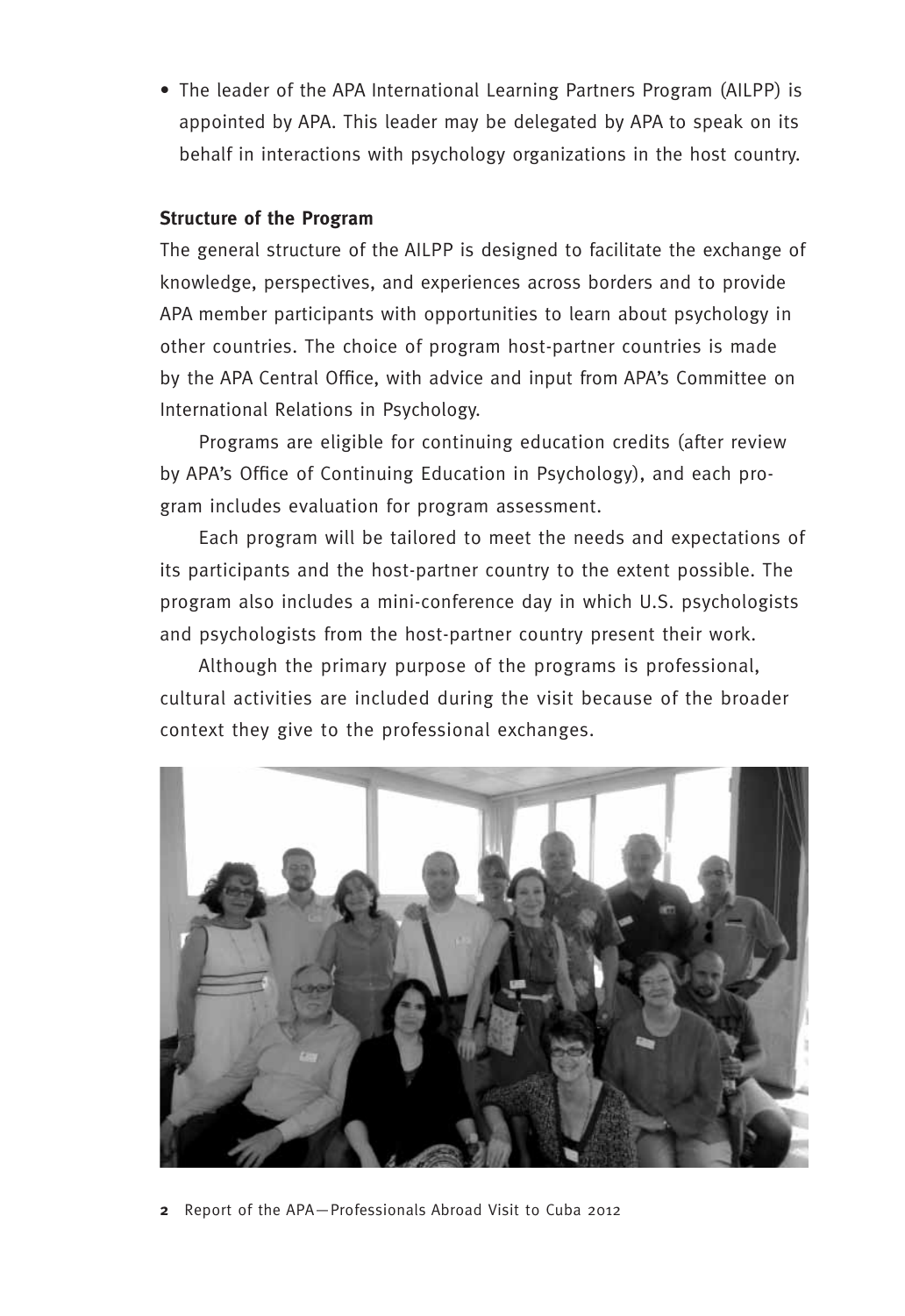# **Participants in the 2012 Cuba Program**

**Carol D. Goodheart, EdD, Leader,** Princeton, NJ 2010 President, American Psychological Association

**Greg Neimeyer, PhD,** APA Office of Continuing Education in Psychology

**James Baños**, **PhD**, Birmingham, AL **Amanda Clinton**, **PhD**, Rincon, Puerto Rico **Paul Craig**, **PhD**, Anchorage, AK **Michael Enright**, **PhD**, Jackson, WY **Patricia Hannigan-Farley**, **PhD**, North Olmsted, OH **Susan Lipkins**, **PhD**, Port Washington, NY **Irene Lopez**, **PhD**, Gambier, OH **Phyllis Marganoff**, **EdD**, Hillsborough, NJ **John O'Riordan**, **PhD**, Stanford, CA **Otto Pedraza**, **PhD**, Jacksonville, FL **Tehereh Pir-Soriano**, **PhD**, Los Angeles, CA **Gregg A. Pizzi**, **PsyD**, Miami, FL **Beth Rom-Rymer**, **PhD**, Chicago, IL **Richard Waldron**, **PhD**, Closter, NJ **Carolina Yahne**, **PhD**, Albuquerque, NM

#### **(Photo at left)**

**Participants in the 2012 Cuba Program.** *Front row, left to right:* Greg Neimeyer, Irene Lopez, Carolina Yahne, Carol Goodheart, and Gregg Pizzi. *Back row, left to right:* Tehereh Pir-Soriano, Otto Pedraza, Susan Lipkins, James Baños, Amanda Clinton, Patricia Hannigan-Farley, Paul Craig, Richard Waldron, and Amircal Salermo Llanes (guide/translator). *Not pictured:* Michael Enright, Phyllis Marganoff, Beth Rom-Rymer, and John O'Riordan.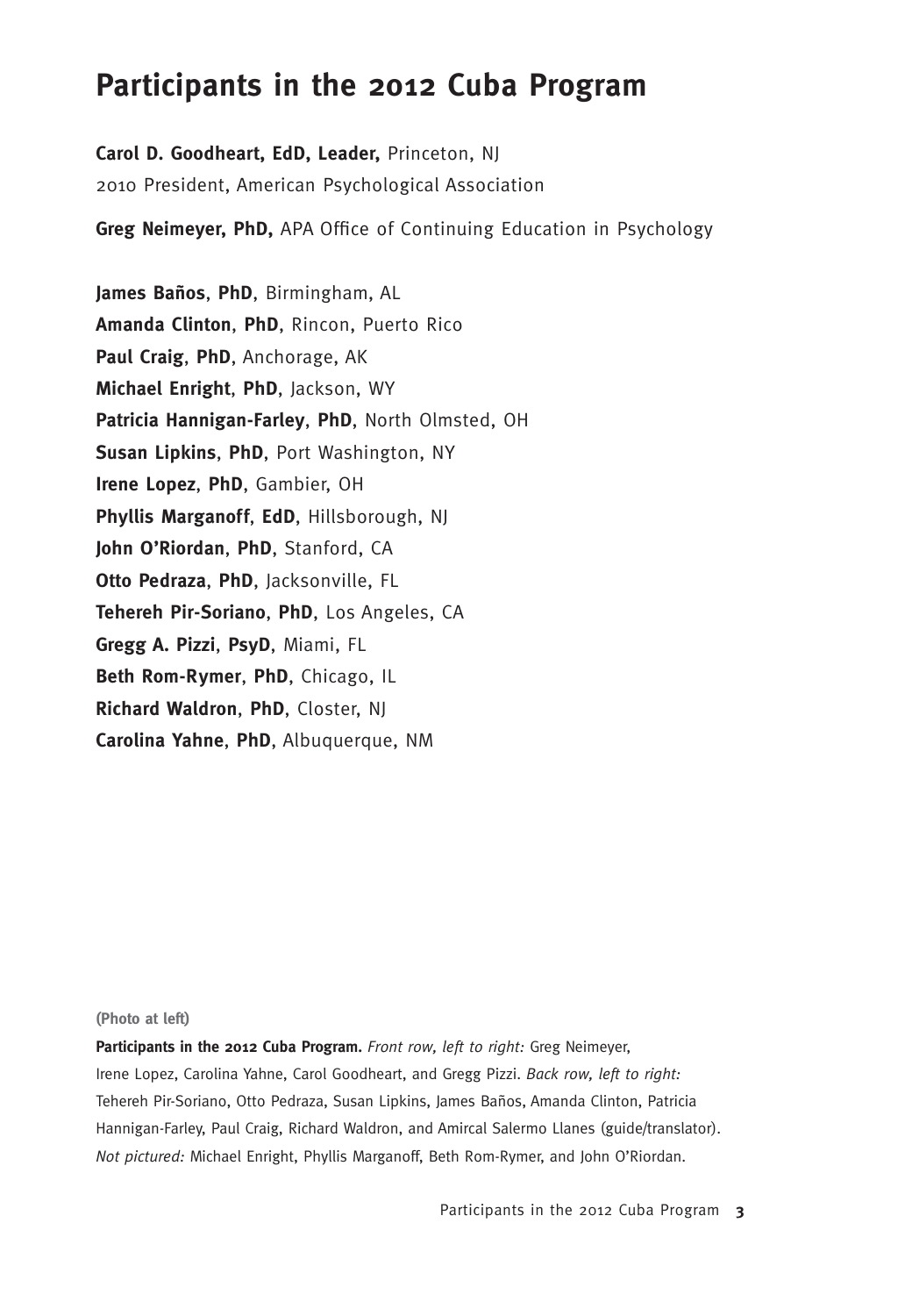# **Overview – Cuba 2012**

In March 2012, APA sponsored its first International Learning Partners Program. Sixteen U.S. psychologists traveled to Cuba for 6 days for professional and cultural exchange. The meetings and activities with Cuban institutions and psychologist colleagues were described by both Cuban and U.S. psychologists as historic, intellectually stimulating, and emotionally powerful.

This report summarizes the meetings, the personal/cultural highlights of the visit, and the outcomes and potential next steps based on the lessons learned by the program participants.

APA joined forces with Professionals Abroad, a division of Academic Travel Abroad, to develop the Cuba visit as an opportunity for members to study psychology practices, services, education, and research in Cuba. Professionals Abroad, which began organizing professional trips to Cuba as travel license requirements became possible, invited APA to work with them to develop an agenda with a psychological perspective. APA's role was to appoint a program leader and to work with the leader and Professionals Abroad to publicize the program and facilitate development of its agenda.

The program participants were diverse in their professional interests, and they each had a strong common interest in visiting Cuba. The group went to Cuba on a research travel visa, with parameters defined by the U.S. government. All meetings were translated by the group's Cuban guide/translator, Amircal Salermo Llanes.

**It is difficult to describe the impact of a visit by U.S. psychologists to Cuban research, service, and university sites and the experience of meeting with colleagues who have had limited contact with U.S. counterparts for more than half a century.**

—*Carol Goodheart, EdD, Group Leader*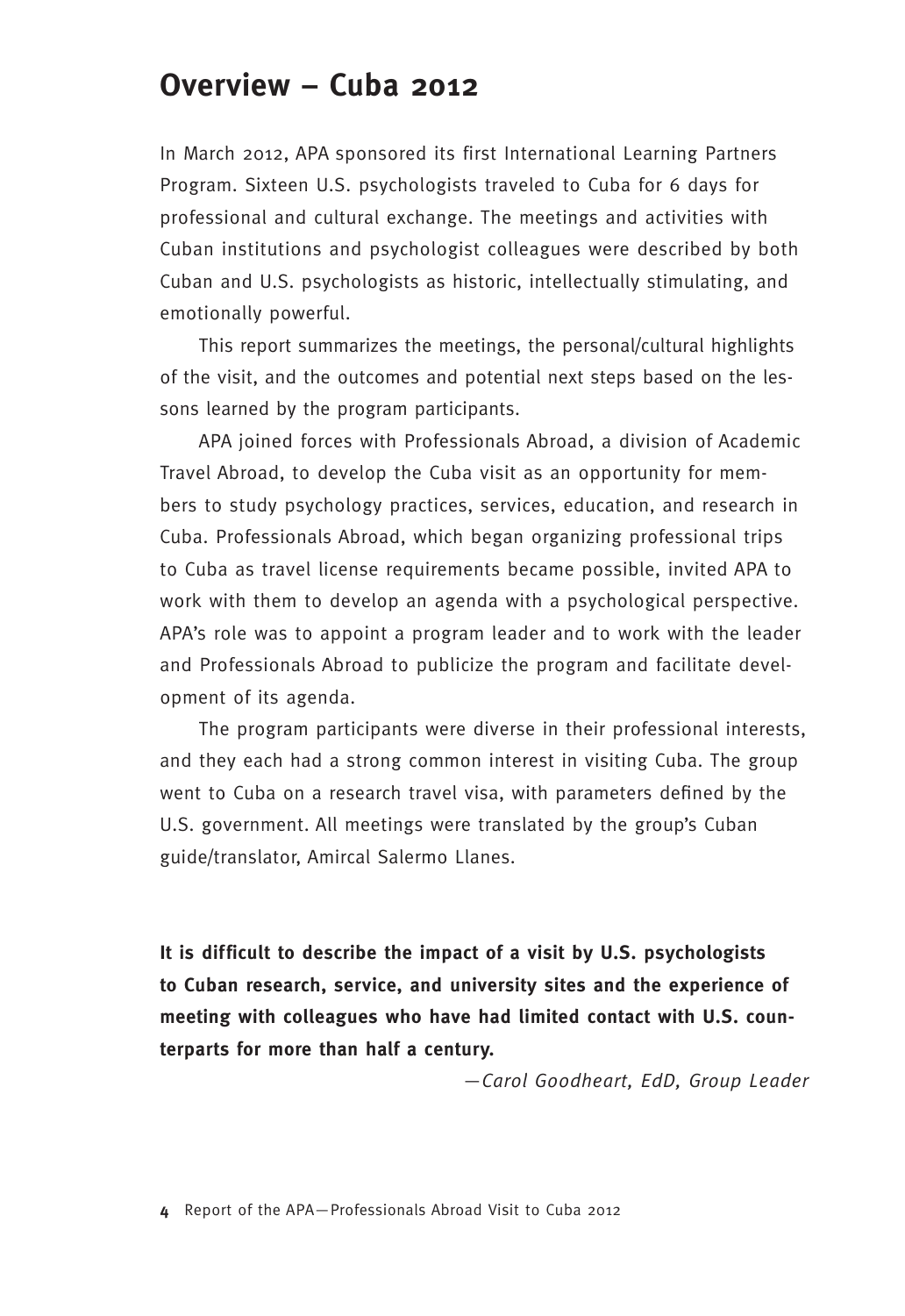# **Itinerary**

### **Sunday, March 18**

- Arrival, Jose Marti International Airport, Havana
- Welcome dinner: El Patio restaurant in Old Havana's Cathedral Square

### **Monday, March 19**

- Meetings with the Ministry of Public Health (MINSAP), the Cuban Society of Psychologists, and the National Health Psychology Group of MINSAP
- Lunch at Casa de la Amistad with Cuban guests
- Meeting with the North America Division of the Cuban Institute for Friendship With the People (ICAP)
- Walking tour of Old Havana
- Dinner at El Aljibe restaurant

### **Tuesday, March 20**

- Visit to a policlínico—a community-based health care facility
- Lunch at La Casona de 17 restaurant
- Visit to the University of Havana's Department of Psychology

### **Wednesday, March 21**

- Visit to the Center for Psychological and Sociological Research (CIPS)
- Lunch at La Torre restaurant
- Meeting with specialists from the Cuban Neuroscience Center (CNEURO)
- Evening show at Jazz Café

### **Thursday, March 22**

- Visit to the National School of Public Health (ENSAP)
- Lunch at El Tocororo restaurant
- Follow-up meetings with colleagues
- Farewell dinner at El Café del Oriente restaurant

## **Friday, March 23**

• Departure for Miami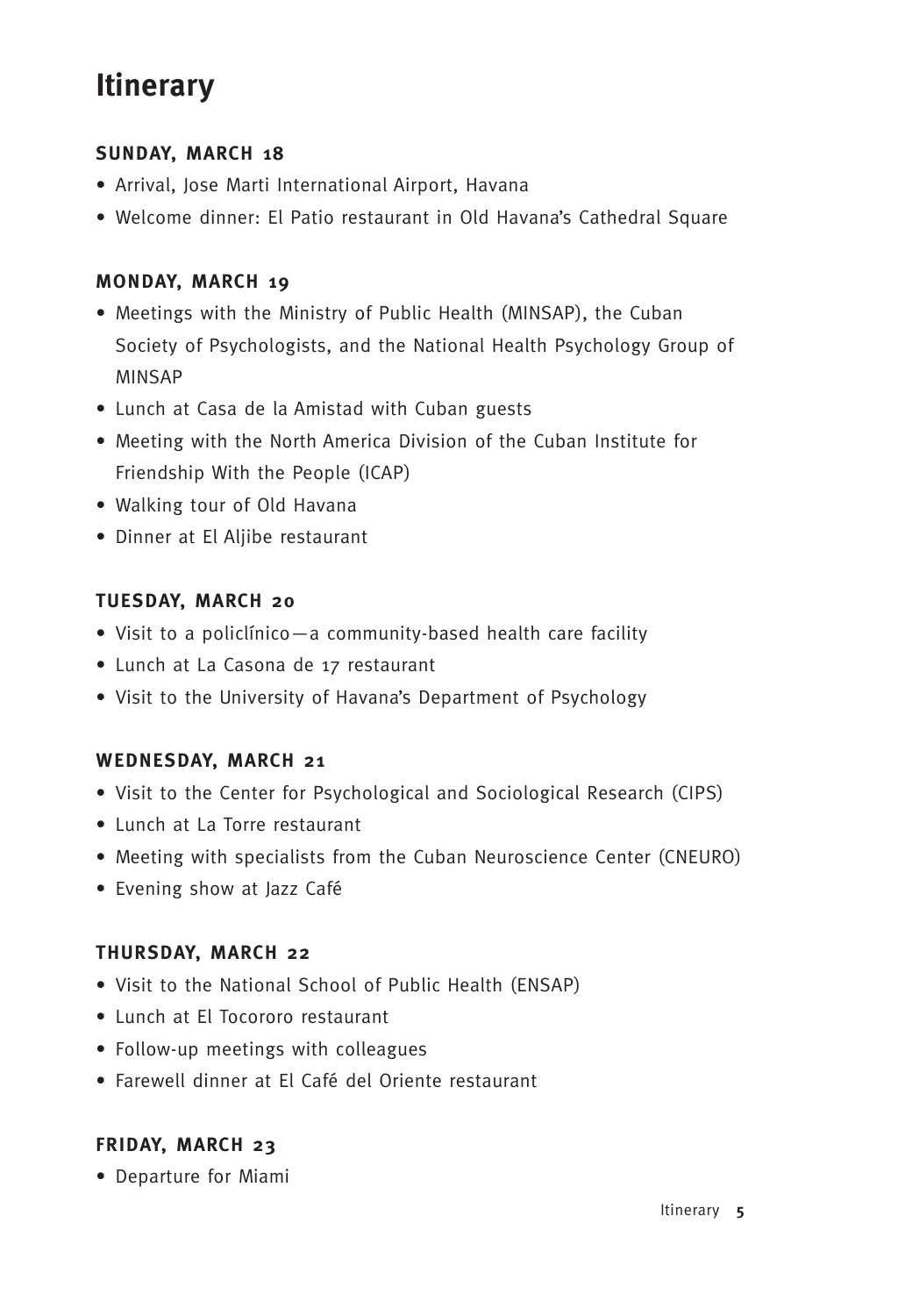# **Summaries – Professional Meetings**

#### **March 19, 2012**

**Meeting 1: Overview/panel presentation: The Cuban Health Care System and Health Psychology in the National Health Care System**

**Attendees:** Representatives from the Ministry of Public Health (MINSAP), the Cuban Society of Psychologists, and the National Health Psychology Group of MINSAP.

Dr. Victor Manuel, a representative of MINSAP, Department of International Relations, gave a presentation on the Cuban health system before and after the Cuban Revolution.

In 1959, before the revolution, there were 6,000 doctors; 3,000 left for the United States. At that time, the population was 6 million, and infectious diseases were a primary health concern. Today, Cuba's health system is integrated and community based; 12% of the national budget goes to health care.



Group members with Cuban colleagues from the Ministry of Health (MINSAP), the Cuban Society of Psychologists, and the National Health Psychology Group of MINSAP.

**6** Report of the APA—Professionals Abroad Visit to Cuba 2012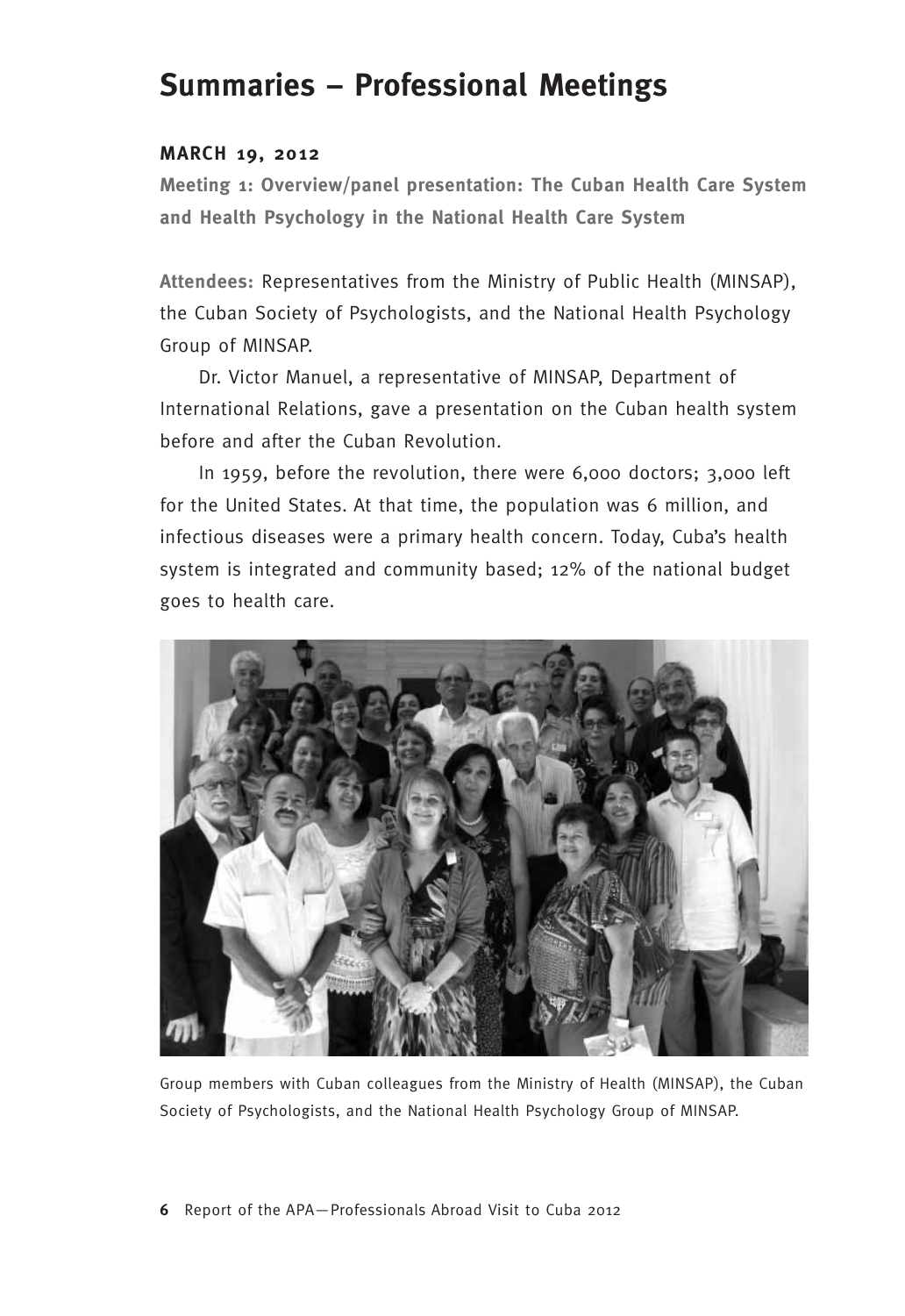### *Features of the current system*

- There is one community primary care physician and one nurse for each 1,000–1,300 citizens at the primary health care level ("consultorio"); specialist teams (including psychologists) operate above the consultorio level.
- There are 493 medical clinics, each of which offers 30+ services.
- There is a systemwide focus on prevention and community outreach.
- Community health site teams may include nurses, social workers, psychologists, and technicians.
- There are 24 medical schools; in addition to training domestic health care professionals, 40,000 Cuban doctors and technicians provide health care abroad in 68 countries.

### *Special features*

- There are specialized programs in Cuba for maternal-child health, centers for physical/cognitive activities for older adults, and programs for HIV prevention and treatment.
- There are routine vaccines for all children against 13 diseases.

Dra. Eliana Morales, director of the Council of Scientific Societies of Health, led introductions of Cubans and Americans. There are 60 societies in the Council, which is the coordinating body that directs the activities in the health system.

Olga Infante, MSc, secretary of the National Group of Psychology and department head at a medical school, discussed the integration of health psychology within the Cuban health system:

- Modern Cuban psychology was "determined by a social shift toward social preventive care."
- 1966: First psychology graduates—three placed in Ministry of Health.
- 1968: National Group of Psychology formed—technical advisory to MINSAP.
- 1969: Psychologists first placed in primary care sites called policlínicos.
- 1973: Approval of psychology technician position.
- 1970s: Shift from communicable to noncommunicable diseases; health psychology emerged.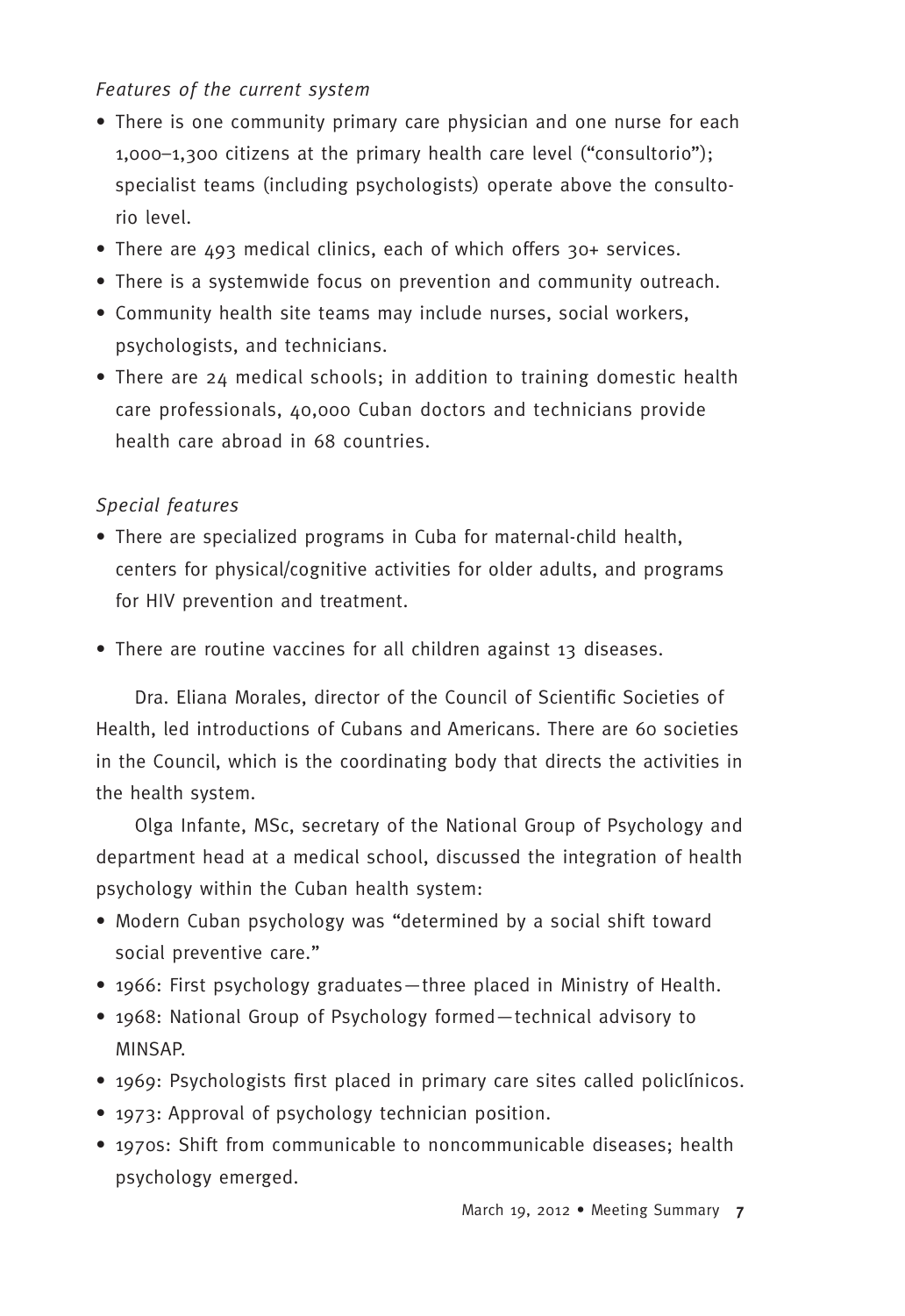- 1974: Creation of Cuban Society of Health Psychology.
- 1984: Psychologists included in the system to address psychosocial problems and teach medical students, leading to a surge in jobs for psychologists.
- 1994: Training for master's degree in health psychology began.

There are 1,700 psychologists and 800 psychology technicians in the health care system. There is no private practice in Cuba; all psychological services are delivered in health and community settings, and psychology is integrated in the Ministry of Public Health: "Science is one; we just divide it to train." The system is based on a biopsychosocial concept of care, with a health and prevention focus. The health center (policlínico) staffs work to modify risk factors in communities. Health teams are multidisciplinary.

Psychologist training is now focused on increasing competencies throughout all levels. Training draws upon multiple theoretical orientations. Cuban psychologists are also included in international missions, such as the disaster response team sent to Haiti.

**Meeting 2: Meeting with a representative of the North America Division of the Cuban Institute for Friendship With the People (Instituto Cubano de Amistad con los Pueblos/ICAP)**

ICAP is a "social institute" for promoting solidarity between Cubans and the rest of the world. The stated mission is building people-to-people relationships. For this mandatory non-psychology-related session, we watched two short films, followed by discussion:

- *Ode to the Revolution*—A film highlighting the Cuban Revolution and subsequent historical events from a Cuban perspective.
- *The Cuban Five*—A brief film protesting the imprisonment of five Cubans in the United States, narrated by Danny Glover.

Discussion following the films focused on effects of the U.S. blockade against Cuba.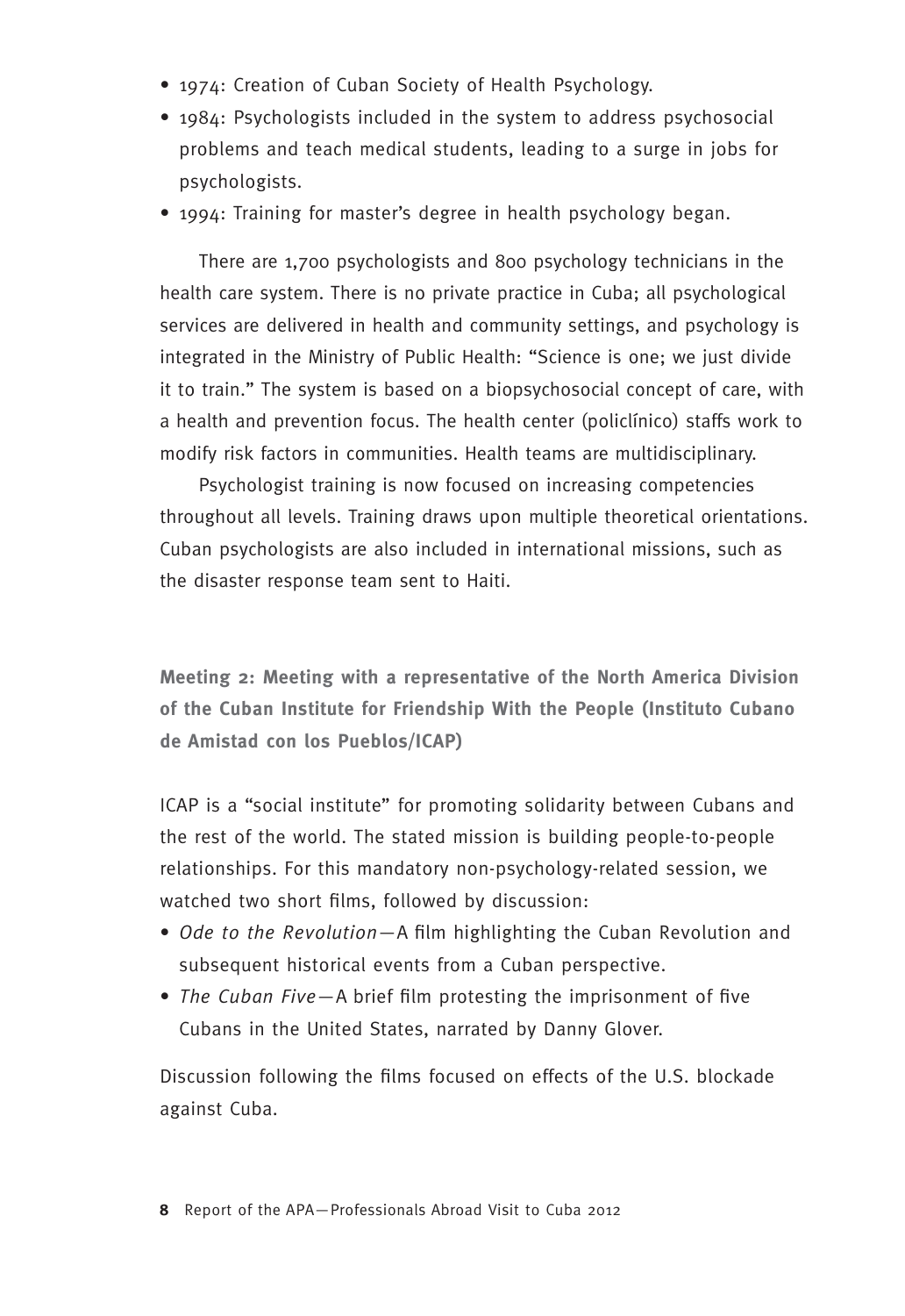

Carol D. Goodheart, EdD, presenting a gift from APA to a representative from ICAP, the Cuban Institute for Friendship With the People.

#### **March 20, 2012**

**Meeting 1: Visit to a health center ("policlínico")** 

A policlínico is a community-based primary and secondary health care facility. The group met with policlínico psychologists and with professors who teach psychology to medical students.

The Policlínico Universitario Plaza de la Revolución is a model clinic (since 1974) within a nationwide system of community-based primary care ("Atención Primaria") delivery. We met with the medical director of the clinic, the head of the psychology department, staff psychologists, a psychiatrist, and seven students/recent graduates.

The director provided an overview of the system's organization: Policlínicos are in 165 municipalities in 14 provinces, serving more than 11 million people. She discussed the operational structure of her clinic,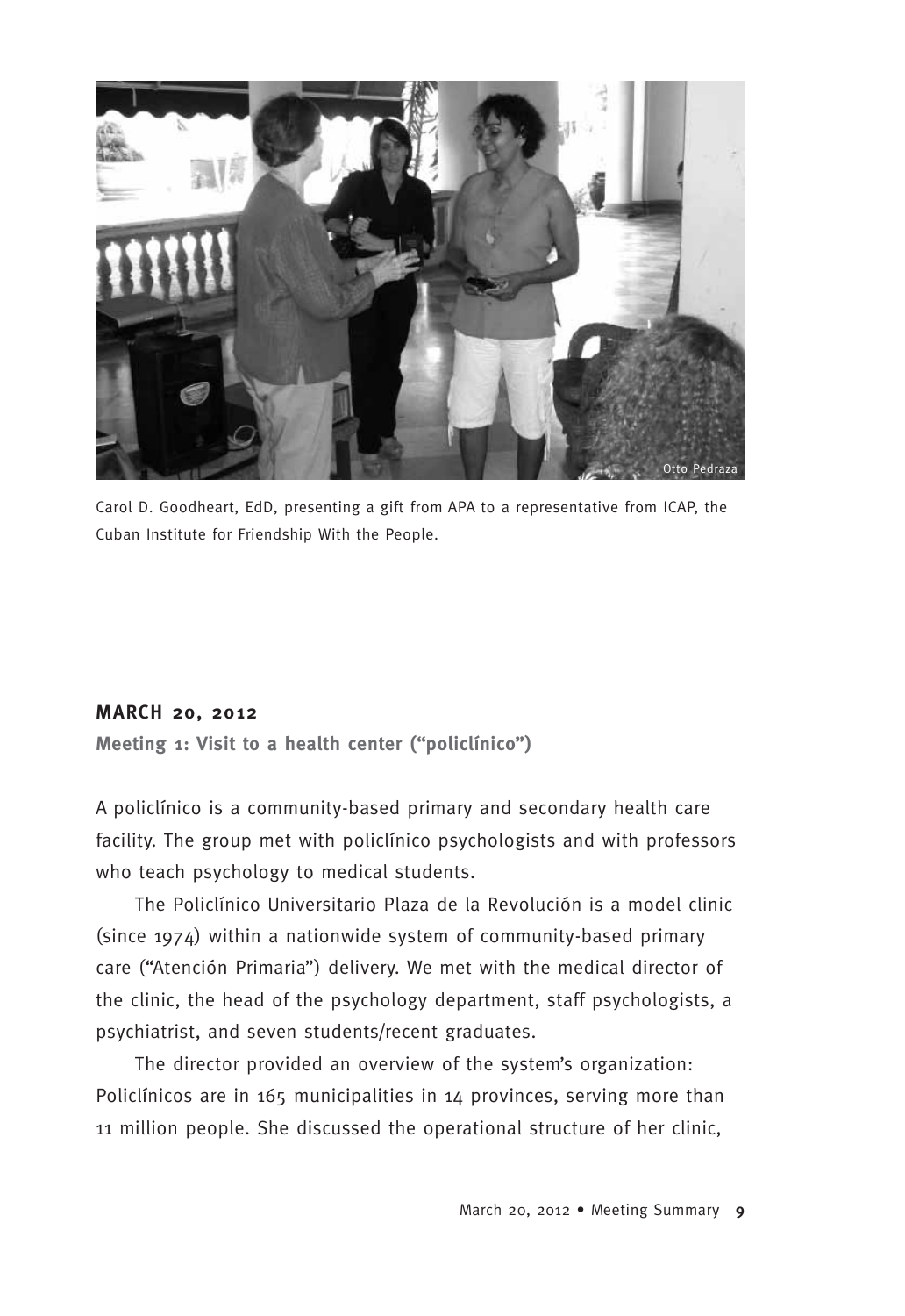including staffing, areas of specialization, collaborative relationships, research projects, and community programs.

The policlínico we visited serves 173,239 people in the municipality, which is known as the "capital of the capital." Staff includes 231 employees, with 63 doctors (37 are family medicine specialists, 14 are in other medical specialties,  $\mu$  are not yet specialized, and 8 are residents), 2 offical psychologists (although she reported there are actually 4; 2 are students in health psychology), and 58 technicians.

Specialized health programs include mother–infant care, cancer, HIV, geriatric ("the third age"), vaccination, noncommunicable diseases (cardiovascular is #1), and tuberculosis care. Clinic services encompass emergencies, material resources, community outreach, dentistry, rehabilitation, mental health, geriatric social, and hygiene. The policlínico is also a training center for the health professions.

The head psychologist provided more detail about the role of the psychology staff at the clinic, which includes the 4 psychologists noted previously, 1 psychiatrist, 7 psychology technicians, and 6 students. She emphasized the integration of their clinical work, teaching, research, and community advisory functions for schools, day care centers, and other institutions. There are individual, family, and group multidisciplinary services (including a group for children with learning disorders at this site).

The most common mental health problems are anxiety, depression, "developmental crises" (which we understood to be adjustment problems, broadly defined), and learning disorders, all of which are handled on site; 0ther problems are handled elsewhere. Patients deemed at psychosocial risk are referred to the psychology service. Physicians refer 3-month-old infants for neuropsychological assessment if at risk. The psychology service evaluates approximately 6 infants each Monday and also teaches mothers how to stimulate the baby's growth and development. The babies and mothers stay in the service if assessment shows developmental problems; otherwise they are referred back to the doctor for routine care.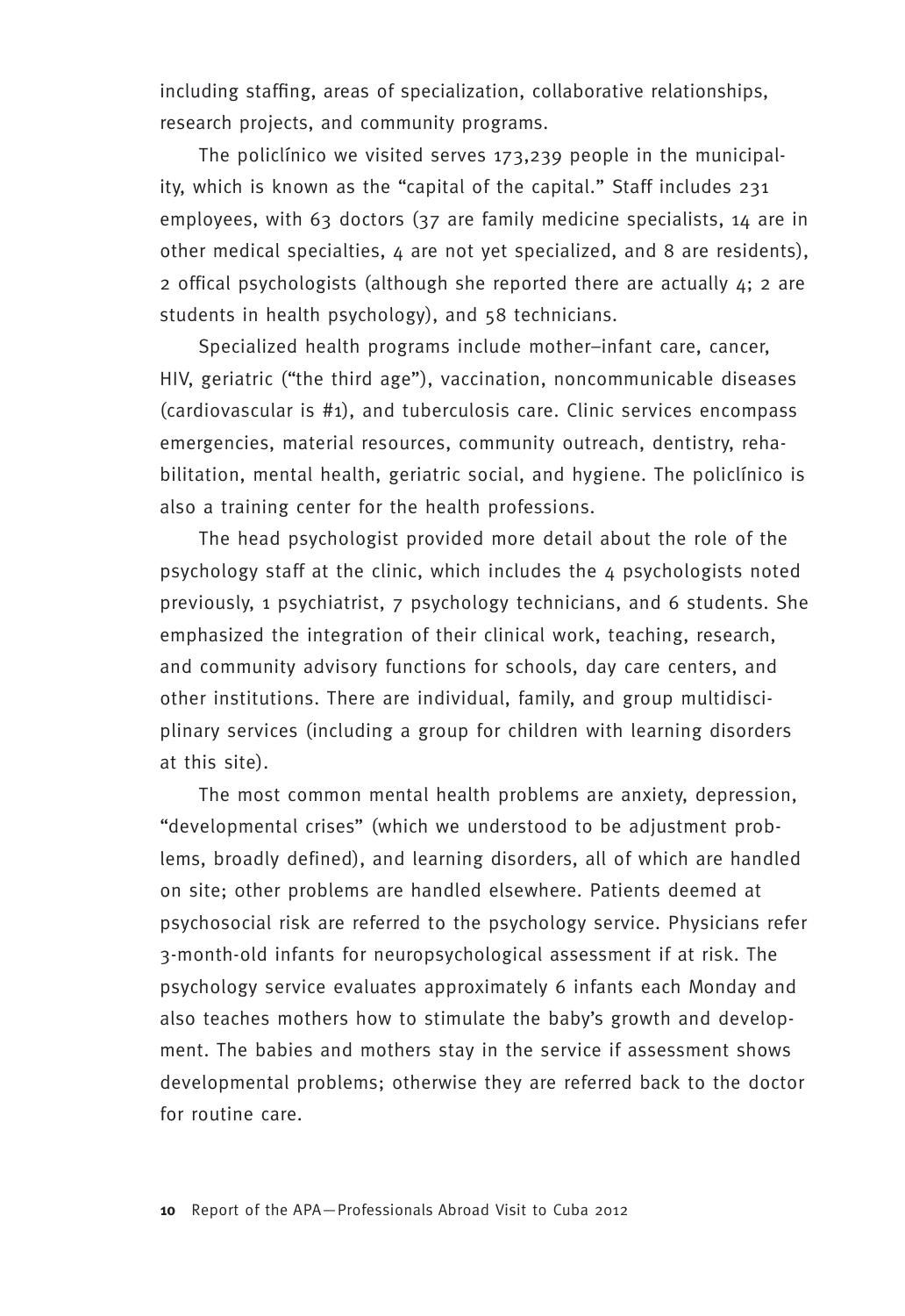Overall, the psychology service takes a clinical, epidemiological, population-focused, and social approach to intervention. With children, intervention strategies include the use of open spaces and libraries (e.g., they use sports venues in parks to teach health messages), psychodrama, and family counseling to help parents understand the child and his or her needs.

Q&A focused on common clinical problems, adherence and access issues, and the logistics and modalities of service delivery. We learned that the clinic offers a walk-in service that is open, without appointment, to anyone on any day. Based on this initial contact, follow-up care is then coordinated. Time limitations curtailed a presentation by the students, who were nevertheless able to provide a brief overview of their research projects and answer questions.



Staff from the Policlínico Universitario Plaza de la Revolución present an overview of the health care facility and its psychological services.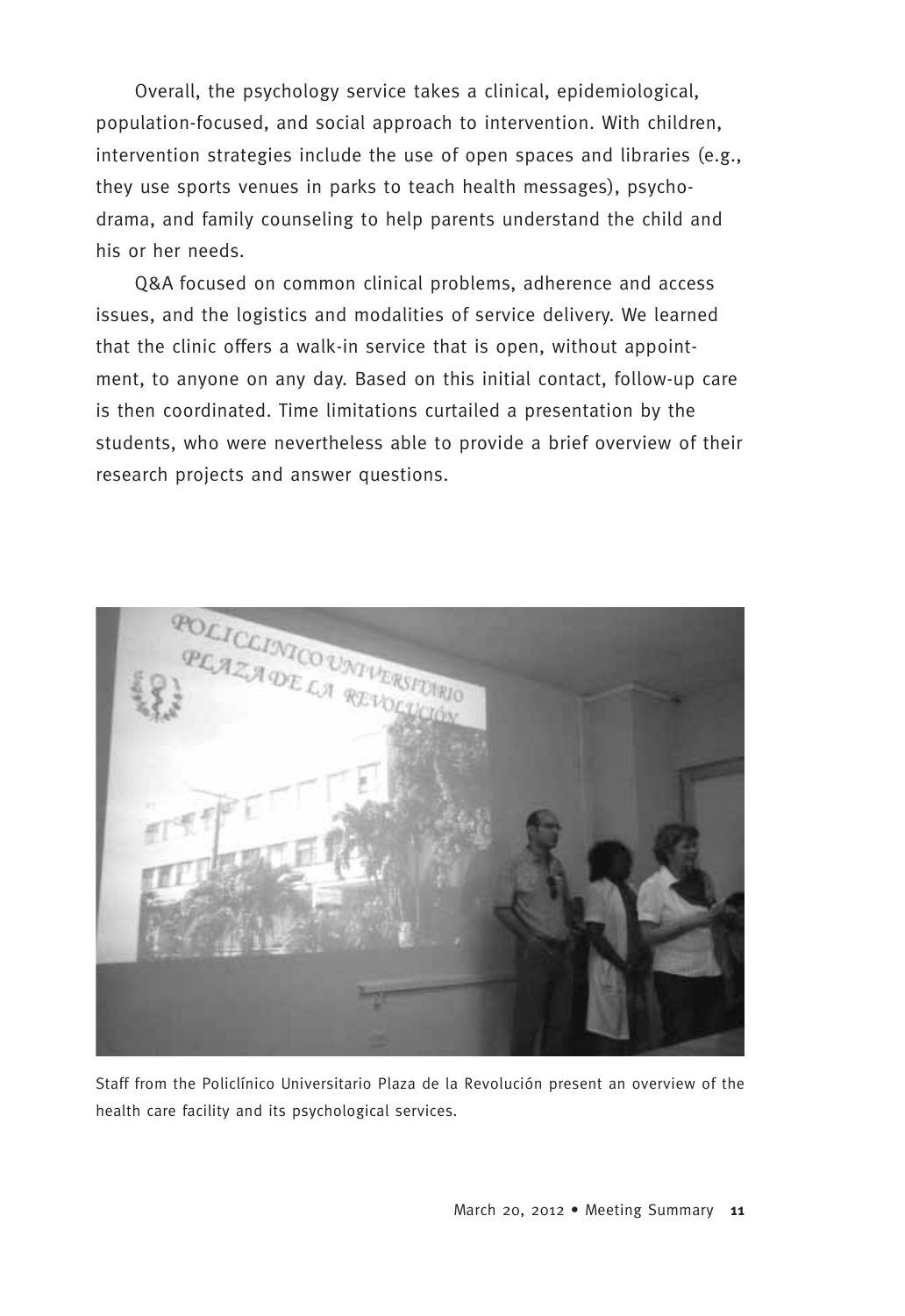**Meeting 2: Visit to the University of Havana's Department of Psychology for meeting and exchange with representatives of the Cuban Society of Psychology and the University of Havana Department of Psychology**

Dean Lopez Sánchez introduced the psychology program at the University of Havana and provided a brief history of psychology in Cuba.

- 2012 is the 50th anniversary of psychology at the university; psychology began in 1962 when the school of psychology was founded.
- There are currently 6,300 psychology graduates, including those with undergraduate and graduate degrees.
- In 1976, psychology professors became a "faculty."
- The current program has earned "excellence of accreditation"; undergraduate and graduate programs are offered; there 600 MSc students in educational, clinical, and industrial/organizational (I/O) tracks.
- The university-based center provides psychological services to the community.

Dr. Alexis Lorenzo Ruiz, president of the Cuban Society of Psychology, welcomed participants and offered wishes for strong organizational relations between APA and the Cuban Society of Psychology.

- The goals of the society were described as similar to those of APA, including advancing the science, improving the quality of the profession, providing organizational activities for applications of psychology, and conducting research related to social conditions.
- The society was founded in 1954 by Dr. Alfonso Bernal del Riesgo (who was a member of APA).
- In the 1970s, major links with Soviet psychology were established. (Dr. Lorenzo trained in the USSR. He is a disaster specialist who got his first experiences in disaster response following the Chernobyl nuclear reactor accident in 1986.)
- In 1981, the official organization of the Cuban Society of Psychology was supported by the Ministry of Education.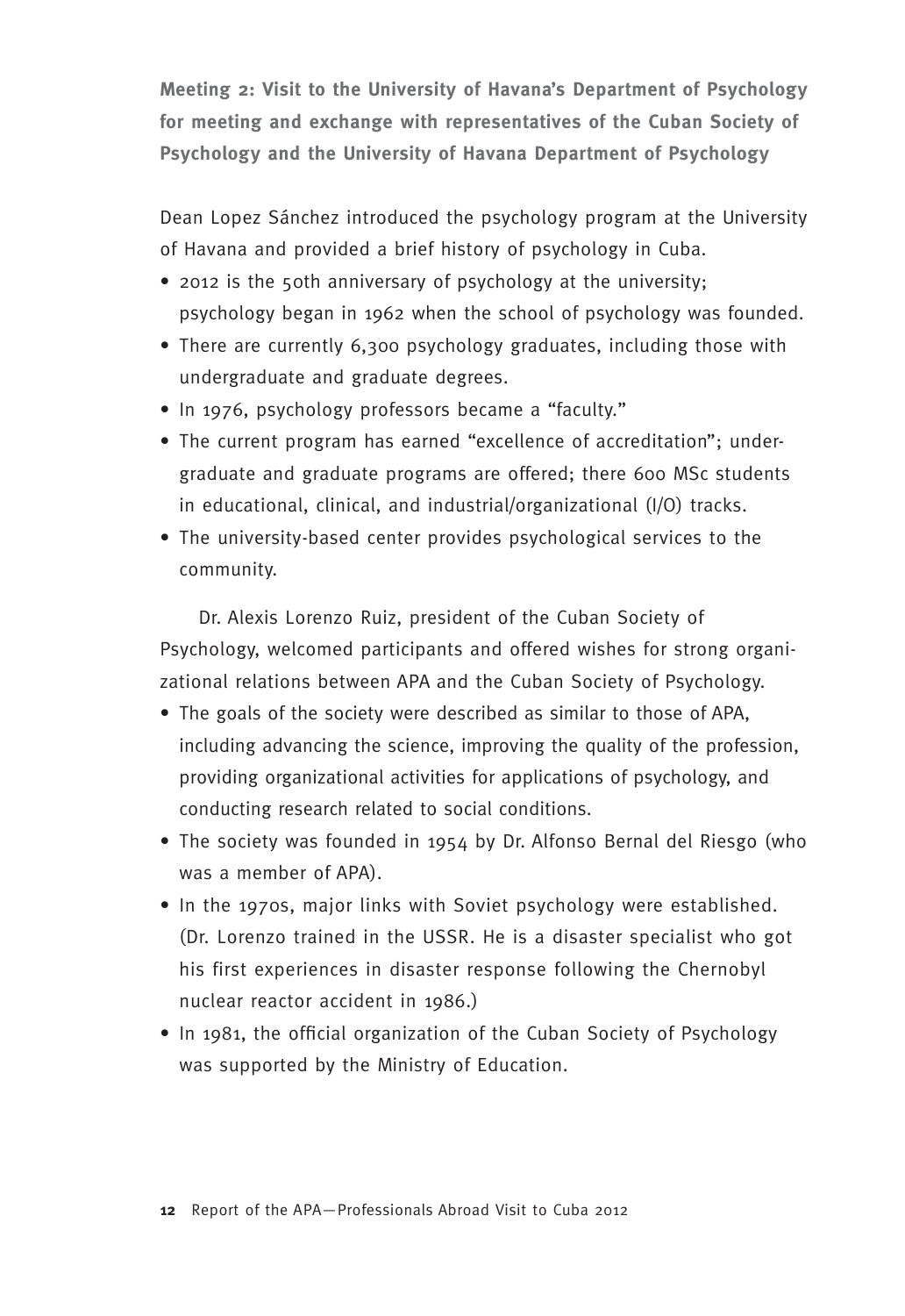

Meeting with the University of Havana's Department of Psychology and the Cuban Society of Psychology.

Dr. Lorenzo explained the function of the society:

- Membership is voluntary, and the organization is inclusive; 80% of members are women.
- All universities are members of the society.
- The society's general assembly meets one time per year, and an executive board guides the society on a regular basis. The society includes a variety of interest "sections."
- April 13 is "Psychology Day" in Cuba.
- The ethics code is being revised this year.
- The Intercontinental Psychology Convention will be celebrated December 2–8, 2013, and the program participants were invited to attend.

Dr. Bernal del Riesgo and Professor Roberto Corral explained training in psychology:

• A national commission designs the curriculum for psychology; the core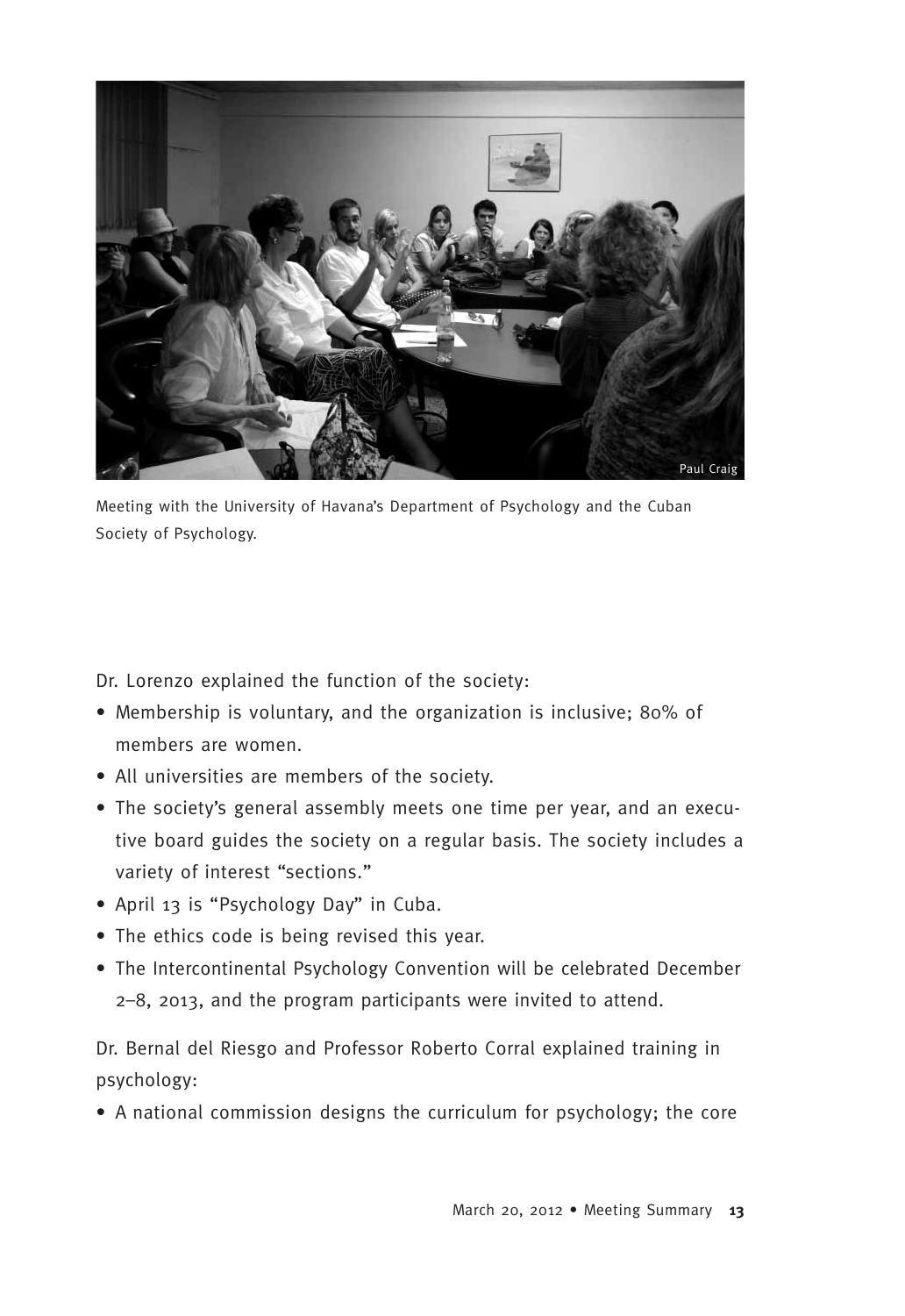curriculum for psychology is the same for all of the Cuban universities.

- The first unified plan was implemented in 1971 and closely mirrored a Soviet education model (plan from the University of Moscow).
- The plan was modified beginning in 1980 as European, Latin American, and U.S. approaches were incorporated.
- Education is currently more related to practice than to the academy.
- The role of the "student as active learner" is emphasized; the plan of study includes face-to-face traditional learning and distance learning for workers (with some face-to-face requirements).
- Courses/topics include health psychology, prevention and health promotion, diagnosis and evaluation, counseling (psychoeducational), intervention (psychotherapy), research, and teaching/training.
- Subfields/work emphases are social psychology (community), educational and developmental psychology (schools), clinical and health psychology (clinics), and I/O psychology (institutions).
- Emerging areas are sports, disaster response, addiction prevention, and the arts.
- The psychology major is completed in 5 years, after a thesis examination.
- Graduates may practice at the baccalaureate level with 2 years of supervised work experience.
- Master's and doctoral degrees are intended for research positions; bachelor's degrees (5 years) for practice.
- It is "almost impossible" to practice if one does not take a multidisciplinary approach.
- 50–60% of training materials have been written by Cubans in the past 10 years. Faculty has very limited access to outside teaching materials.

Discussion of the rich presentations included questions and exchange.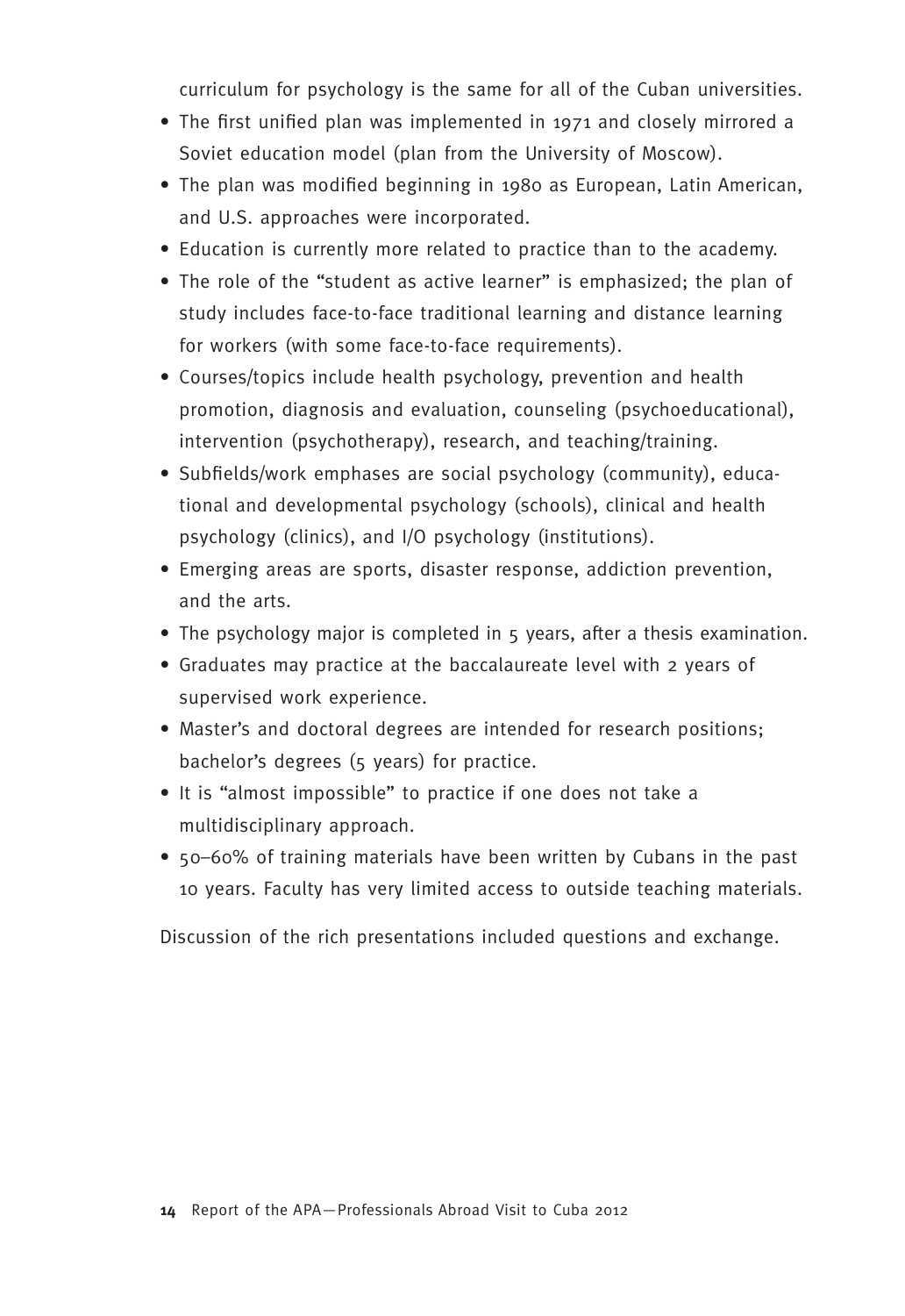#### **March 21, 2012**

**Meeting 1: Visit to the Center for Psychological and Sociological Research (Centro de Investigaciones Psicológicas y Sociológicas/CIPS)**

The group met with Assistant Director of Science Juan Carlos Campos Carrera, MSc, who is a sociologist, and several psychologists (all members of the Cuban Society of Psychology). They used their first names: Ovidio, a CIPS founder who is a psychologist and a sociologist; Barbara, clinical and health area; Omar, social and organizational area; Vivian, clinical and health area; and Ilene, a new graduate.

CIPS has been in existence for almost 30 years. It is the largest research center outside of the university in terms of research scope and staff size. Organized under the Ministry of the Sciences, CIPS has 160 staff members, including economists, historians, communication specialists, psychologists, and sociologists. It is a state-run institution with wide international involvement.

All research is done from a multidisciplinary standpoint. They study family, religion, learning, I/O processes, social health, work from



Group members with Cuban colleagues from the Centro de Investigaciones Psicológicas y Sociológicas (CIPS).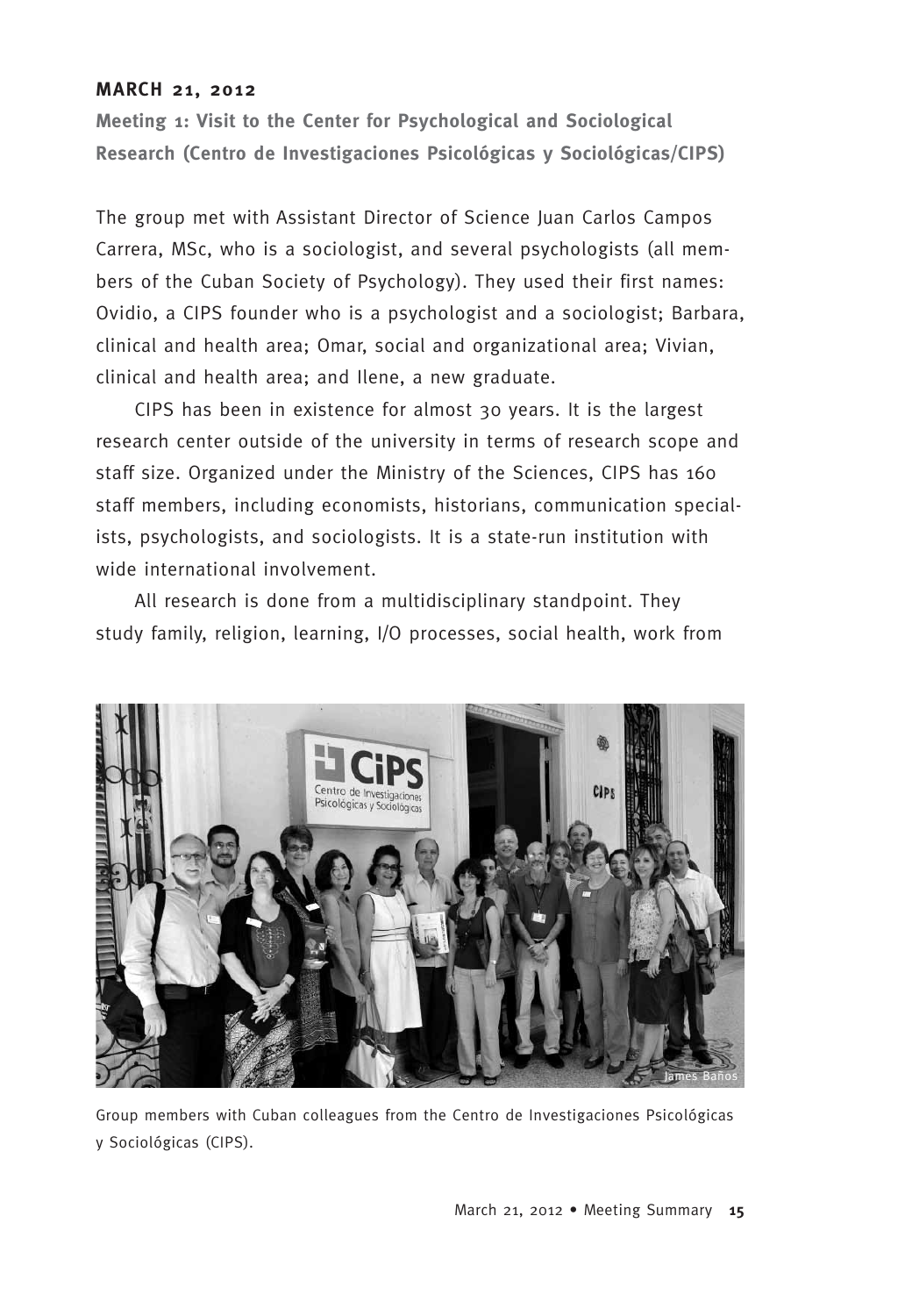multiple perspectives, youth, and creativity and education. Current projects include community processes, health determinants, and work. One project is employee relations, which is being carried out with the workers of the hotel for visitors where the APA program participants stayed. Research is done at the request of the government. However, the research groups generate the ideas, present the project proposals to the government, and request permission to carry them out.

There are community social transformation workshops, which are the subject of field research. Some examples include improving daily life for socially disadvantaged people, addressing violence through education and counseling strategies, and promoting interpersonal skills and healthy behaviors in youth. CIP researchers work largely within parameters of social needs. The researchers use eclectic and integrative strategies and designs rather than test one model or theory. The psychologists and sociologists at CIPS also teach at the university and are tutors for student theses there. At the end of their presentation, we were given research monographs from their institute.

**Meeting 2: Meeting with specialists from the Cuban Neuroscience Center (Centro de Neurosciencias de Cuba/CNEURO)**

The group met with Dra. Valia Rodríguez (a physician and cognitive scientist) and Dra. Yuriem Fernandez Garcia (a neuropsychologist) at Casa de la Amistad.

Dra. Rodriguez presented a "Panorama of Neuroscience in Cuba." She discussed the variety of institutions that, with the National Health System, collectively support the development of neuropsychology in Cuba. These include:

- The Institute of Neurology and Neurosurgery (formed in 1962).
- The Institute of Neurological Restoration (formed in 1989). At the clinical–surgical hospital associated with it, there are 40 surgical specialties represented. In 2010, neuroscientists introduced cEEG ICU monitoring there.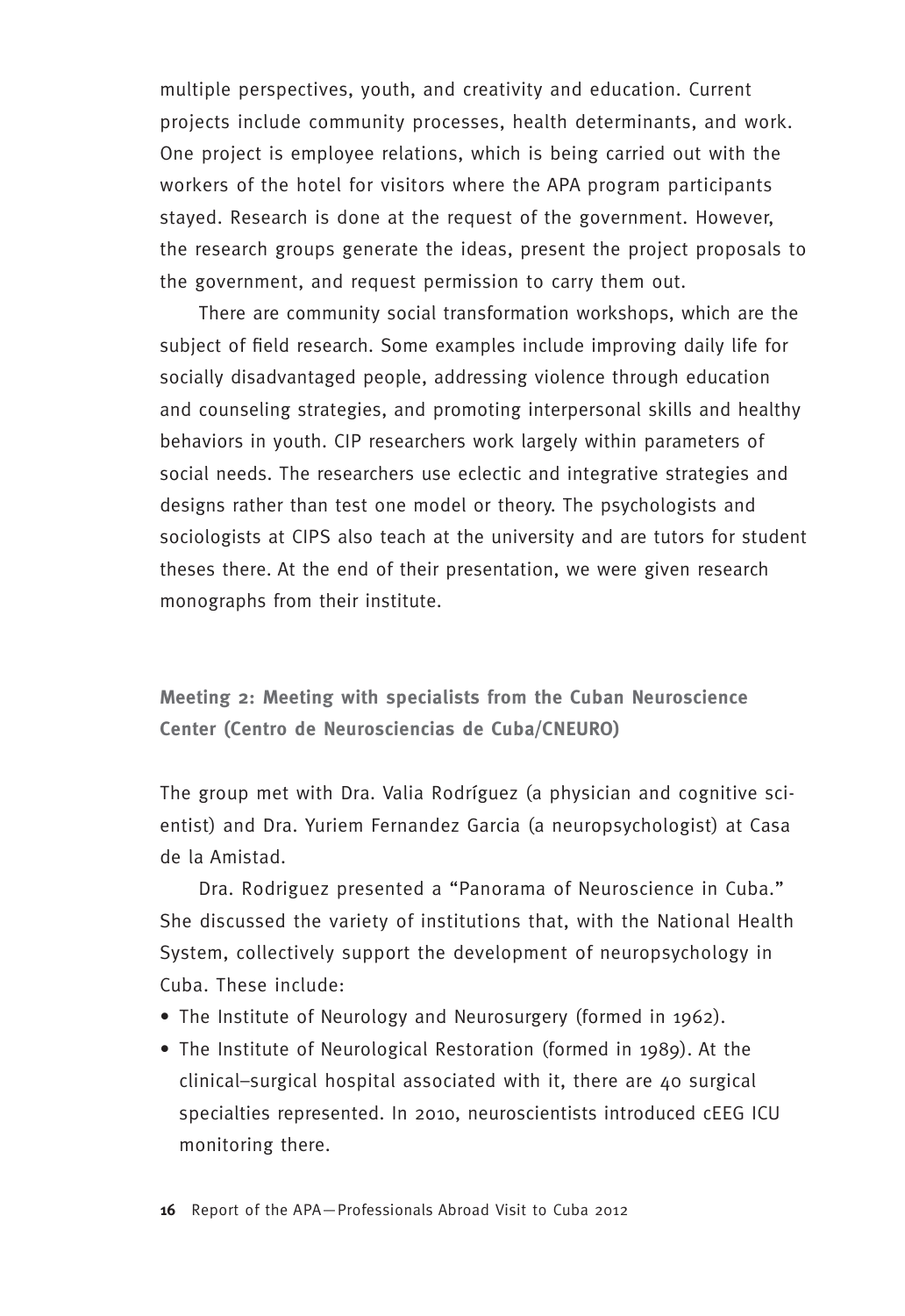- The Center for Research and Rehabilitation in Hereditary Ataxia (formed in 2001) uses pharmaceutical, surgical, and neurorehabilitation methods.
- The Institute of Science and Technology Ministry's Cuban Neuroscience Center (CNEURO, formed in 1990) is dedicated to conducting research that improves the quality of life. It includes:
	- Developing image processing toolboxes for medical applications (e.g., epilepsy)
	- Neuroformatics (e.g., neuroimaging, neurostatistics, and most recently, neurofeedback as a form of treatment).

Other activities of the CNEURO:

- MSc in neuroscience program.
- National Center for Science, Education, and Technology—for network of 57 laboratories.

Members of the Cuban neuropsychological community travel frequently and freely to the United States; they have ongoing collaborations with a number of U.S. institutions and coauthor papers in some of the leading journals in the field. The consensus among the neuropsychologists in our delegation was that Cuban neuroscience was very well advanced and positioned on the cutting edge of contemporary developments. During the presentation and the Q&A, it became clear that the scientists at this level have better access to equipment, supplies, travel, the Internet, and publication in prestigious U.S. journals than do their colleagues in the university or health care delivery systems.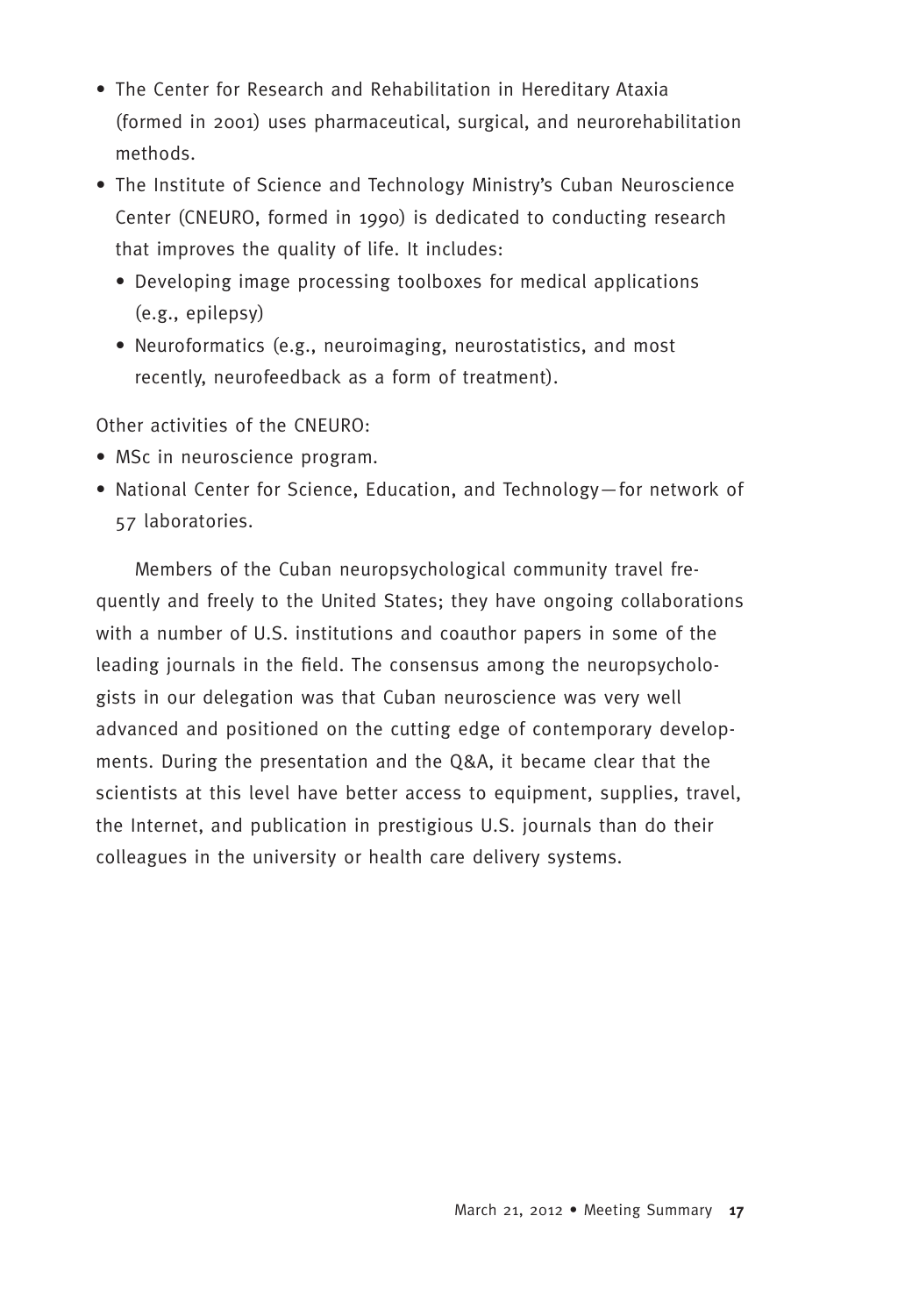#### **March 22, 2012**

**Meeting 1: Visit to the National School of Public Health (Escuela Nacional de Salud Pública/ENSAP) and an exchange/interchange with colleagues involved in postgraduate work and with professors of postgraduate degree candidates**

The group met with Dr. Jorge Grau Abalo (who was instrumental in arranging the psychology meetings for the entire visit), president of the National Psychology Group and a member of the Public Health Ministry; Dr. Alberto E. Cobián Mena, president of the Cuban Society of Health Psychology; Dra. Isobel Lauro, professor; and other faculty and students.

- The National School of Public Health (ENSAP) was founded in 1927 and is part of the Latin American Network.
- An integrated public health model includes psychological science with other sciences.
- Health psychology is located in the Department of Health Sciences, which is accredited as "excellent."
- Postgraduate training areas in health sciences include hygiene, epidemiology, biostatistics, and disease management.

The educational system in health psychology is decentralized throughout all 15 provinces in Cuba. Its purpose is resource training in health care. There are three levels of training:

- Health psychology technician
- MSc in health psychology (began approximately in 1993)
- Doctorate

The evolution of health psychology began with doctoral-level psychologists specializing in health psychology. Next, master's-level health psychologists were trained. Then bachelor-level technicians were trained for community-level services. Lines of research include:

- Promotion of healthy behavior
- Evaluation of health organizations
- Quality of life and well-being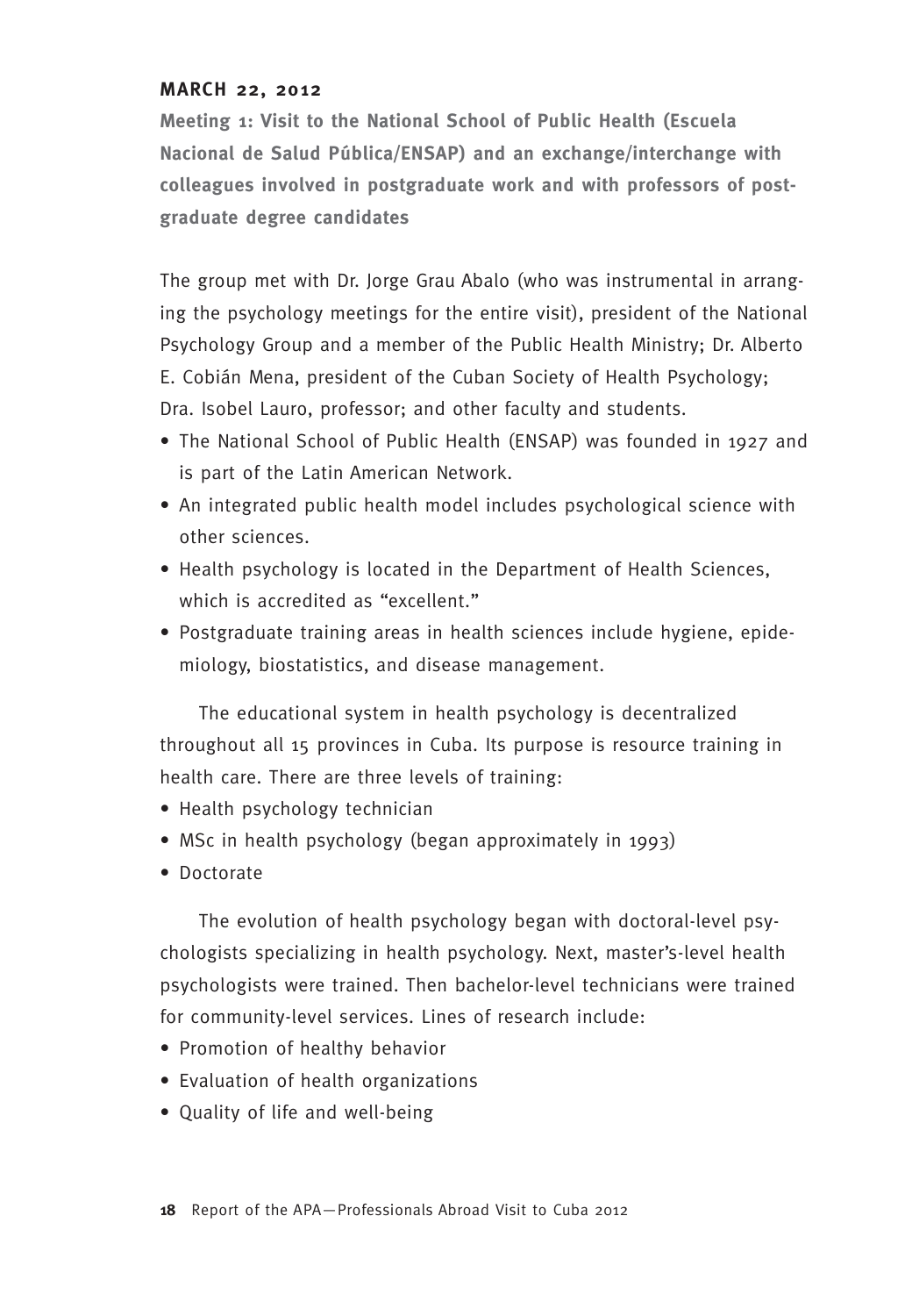- Human resource management
- Family and health

The curriculum trains health psychologists for competence in these areas:

- Intervention for healthy individuals, families, groups, communities (where they engage in prevention and promotion activities)
- Research, teaching, management, administration
- Collaborative work with other professionals

The 2-year MSc program includes:

- 4,424 total hours
- Face-to-face and independent learning
- Evaluation—systematic, trimestral; evaluation by tutors; exam with practical and theoretical components; research paper and oral defense of the research
- 157 graduates



Greg Neimeyer, Tehereh Pir-Soriano, and Alexis Lorenzo Ruiz (president of the Cuban Society of Psychology) at the National Council of Scientific Health Societies.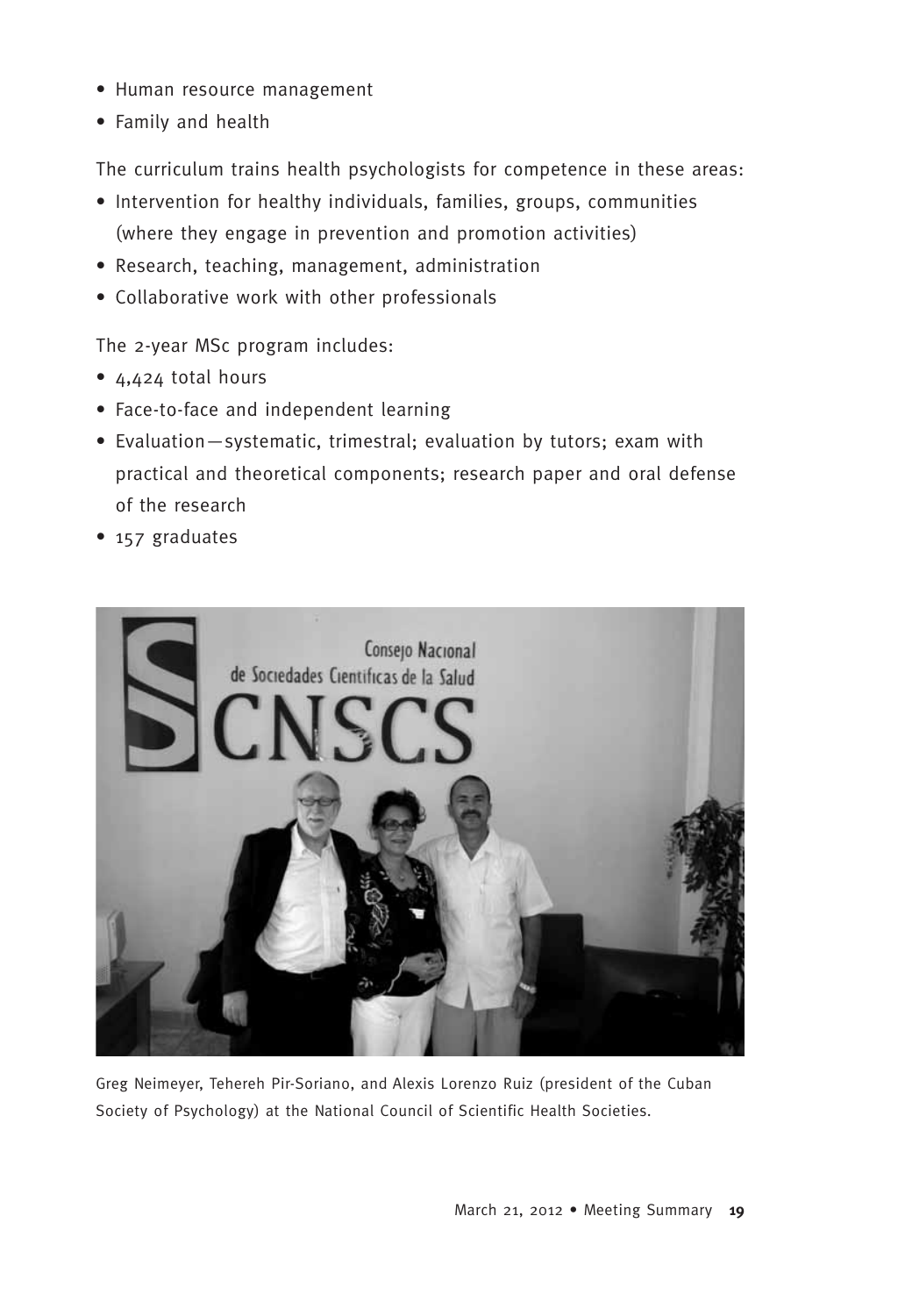# **Highlights**

### **Cultural and Personal Highlights**

Live music was everywhere. In every restaurant, we heard the beautiful sounds of musicians—from those who entertained us at breakfast to the professional musicians of the Buena Vista Social Club and the Jazz Café Show.

There was limited free time outside of the psychology meetings, but the group made good use of it. Group members managed to squeeze in a visit to the oldest continuously producing pottery maker in the country, a walking tour of Old Havana, walks or runs along the Malecón (the jetty/ sea wall), dancing at Ernest Hemingway's favorite "nightclub," and many photo opportunities.

Two of the group members have family links to Cuba. One was able to locate his grandfather's home, where his father was raised, and take photographs of the site to take back to the United States. Another participant, who emigrated with his family when he was 7 years old, was gratified to be welcomed back so warmly by the Cubans.



Local musicians in Havana.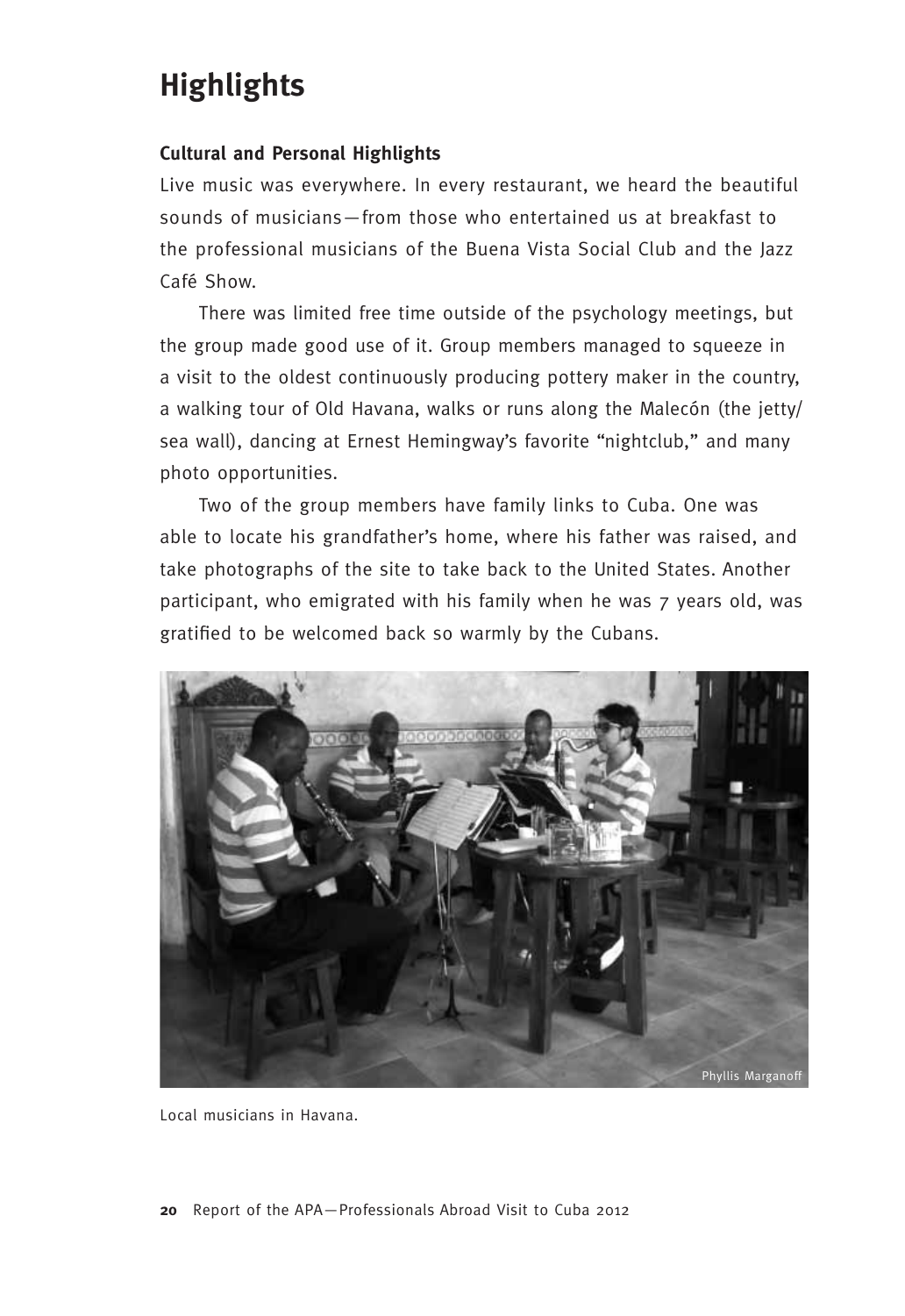#### **Professional Highlights**

At a luncheon on the last day with our Cuban colleagues, they presented the group with three copies of their diagnostic classification system (*Diagnóstico y Classificación de los Trastornos Mentales*) for APA, in honor of what they had referred to several times as the "historic first visit." We asked them to sign the copies and suggested they could possibly be housed in the APA library, the Archives of the History of American Psychology, and the APA Office of International Affairs. Our host Dr. Cobián then joined the musicians in singing a lovely ballad to us.

An unplanned, unscripted role play occurred. During an informal luncheon conversation, María del Carmen, chief of the Psycho-Oncology Service at the National Institute of Oncology, was discussing the difficulty of convincing Cuban women throughout the country to agree to pap smears for cancer screening. One of our members, a professor and motivational interviewing expert, immediately transformed the conversation into a productive dialogue with her that led to a mutually expanded approach. Two students and their psychology professor have already sent email messages thanking us for the motivational interviewing books and DVDs given to them in Havana. Our Cuban colleagues appreciated receiving these materials in Spanish.

Group members saw firsthand the shortages of many goods/supplies/ equipment taken for granted by U.S. professionals and were moved by the "can do," problem-solving spirit and exceptionally warm welcome by the Cuban psychologists. They shared their strengths with us: truly integrated medical and behavioral science and service, strong public health prevention and promotion efforts, excellent disaster response systems, and a pervasive sense of the collaborative, multidisciplinary approach to health in families, communities, and workplaces.

They have achieved these advances in the face of significant resource deficits. For example, there are insufficient supplies of needed medications. The professionals do not have personal computers at home; computers at work are old; and access to the Internet is limited (e.g., it takes up to an hour to connect to a website, and many websites are too graphics heavy to load properly; there is little bandwidth and therefore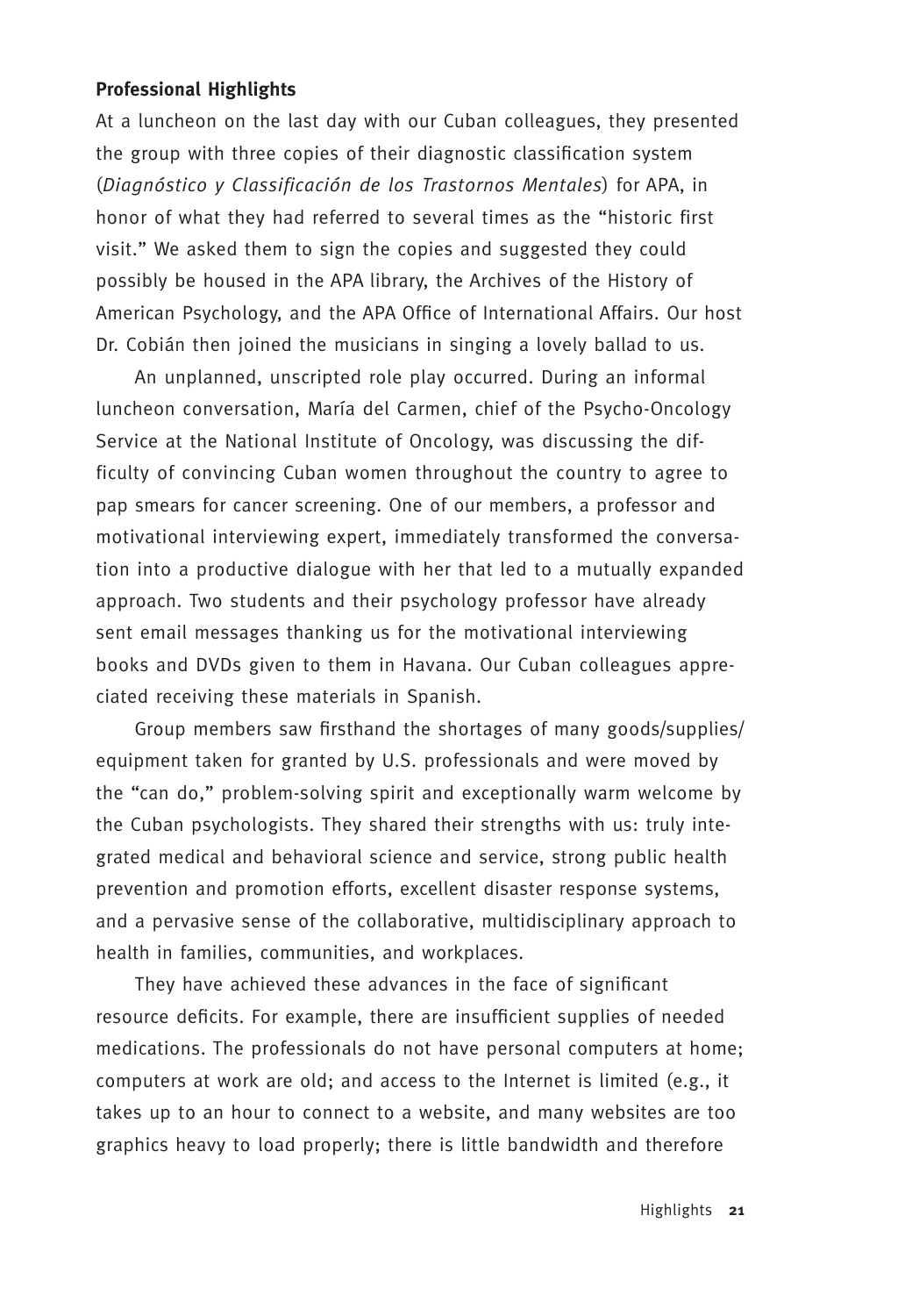they cannot use Skype to communicate; and there is only 1 GB capacity for attachments). The Cuban psychologists cope by using a system they call "trampoline," in which they "bounce" small amounts of material from one colleague to another and then to a third person via multiple email messages.

Power outages occur frequently. The lights went out during a professional meeting in a windowless room. The group members spontaneously turned on their cellphones to use as flashlights, and the discussion continued without missing a beat.

The Cuban psychologists were forthright about conditions in Cuba. Inequalities exist after the ideals of the revolution, and there are many social problems to solve: food, transportation, housing, and income. They view the economic crisis of the 1990s (known as the "Special Period," after the collapse of the USSR and imports decreased by 60%) as a significant factor in the inequality. However, they are now seeing changes in some societal structures and in the empowerment of disadvantaged groups in the country.

The group's guide and translator, Amircal Salermo Llanes, who is also an assistant professor of phonetics, was instrumental to the success of the visit. He was able to perform simultaneous translation for long periods, including the translation of difficult scientific terms. Most important, he was a cultural broker who translated concepts, not simply words. At our last dinner, he told the group that psychologists are different than other groups. Other professionals criticize if he misses a term, but in our group, the members who spoke Spanish joined in to brainstorm as a team.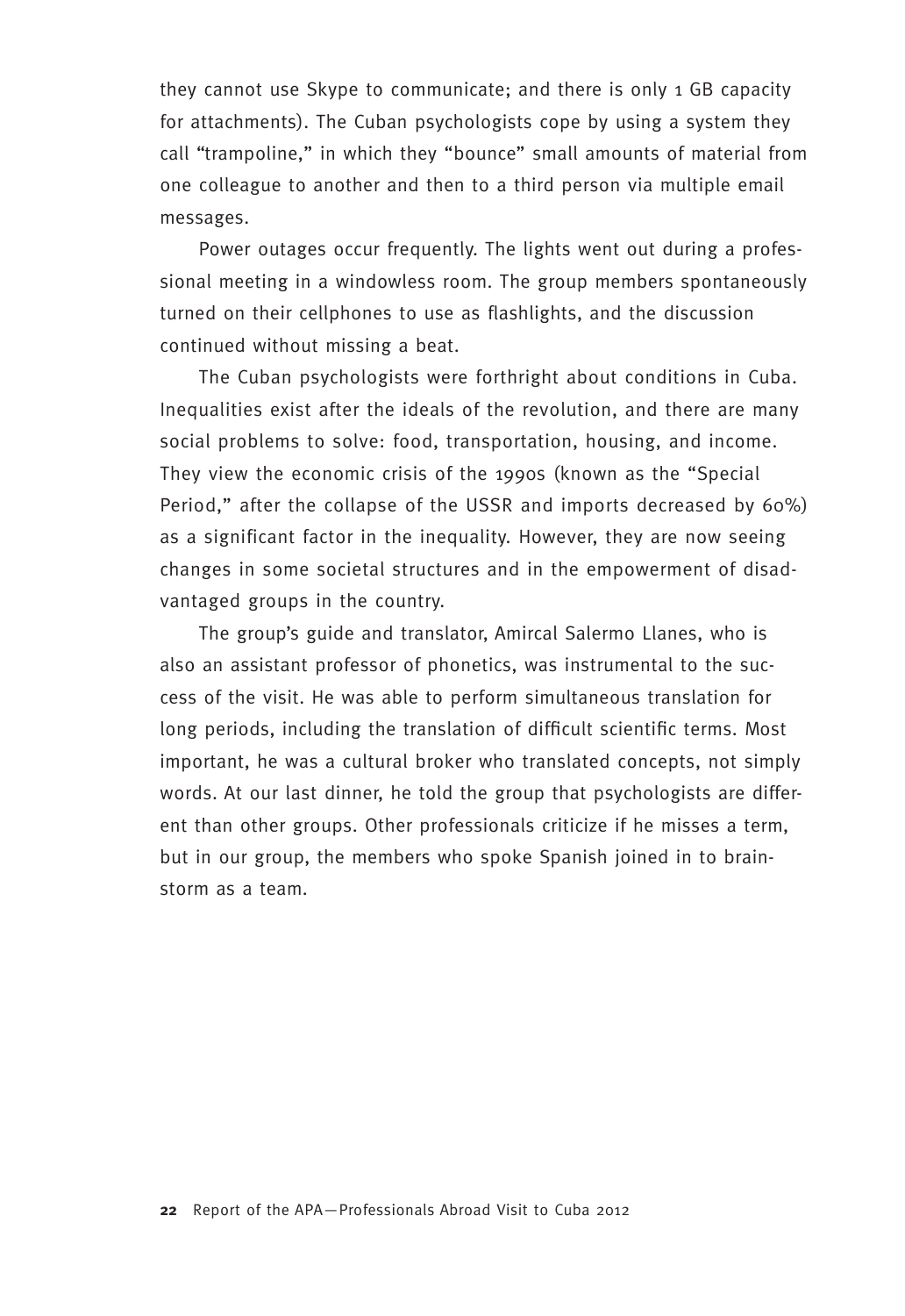# **Outcomes and Next Steps**

Groundwork was laid for continued collaboration between Cuban and U.S. colleagues and organizations. These include development of a memorandum of understanding (MOU) between APA and its counterpart psychology organizations in Cuba. Given that psychology in Cuba is organized as a part of both the Ministry of Public Health and the Ministry of Education, a forthcoming MOU will likely be signed by representatives under both auspices.

The Cuban psychologists' primary request is for increased communication and exchange. They want to publish their work in the United States and are very interested in access to APA journals. It may be particularly helpful to them to focus on journals related to the areas in which they are strongly committed (e.g., community psychology, public service, gerontology, health psychology, and integrated care). Many read English but do not speak or write it fluently. They would benefit from collaborating on manuscripts with U.S. colleagues. Otherwise, they are likely to need assistance in preparing manuscripts to meet English writing standards. The Cubans are hopeful that APA and the program participants can facilitate more research/professional exchange.

The Cuban hosts are also hopeful that more APA members will come to Cuba as part of the Learning Partners Program. For this first group, the Cubans presented programs to us; in the future, they are open to programs in which both Cubans and Americans present in workshops and meetings. Future groups may want to consider bringing supplies that are most useful to Cuban professionals, such as external hard drives with journal articles and book chapters of special interest on them, hard copies of journals (especially special issues on one topic—e.g., professional competencies, domestic violence), DVDs of therapeutic interventions, and pens. It would be beneficial, but not necessary, to provide materials in Spanish.

The participating members described their visit to Cuba as "transformative," "one of the two or three most profound experiences of my life," "a powerful experience," and "a warm glow from our fabulous adventure." One participant said, "I cannot stop speaking about this unique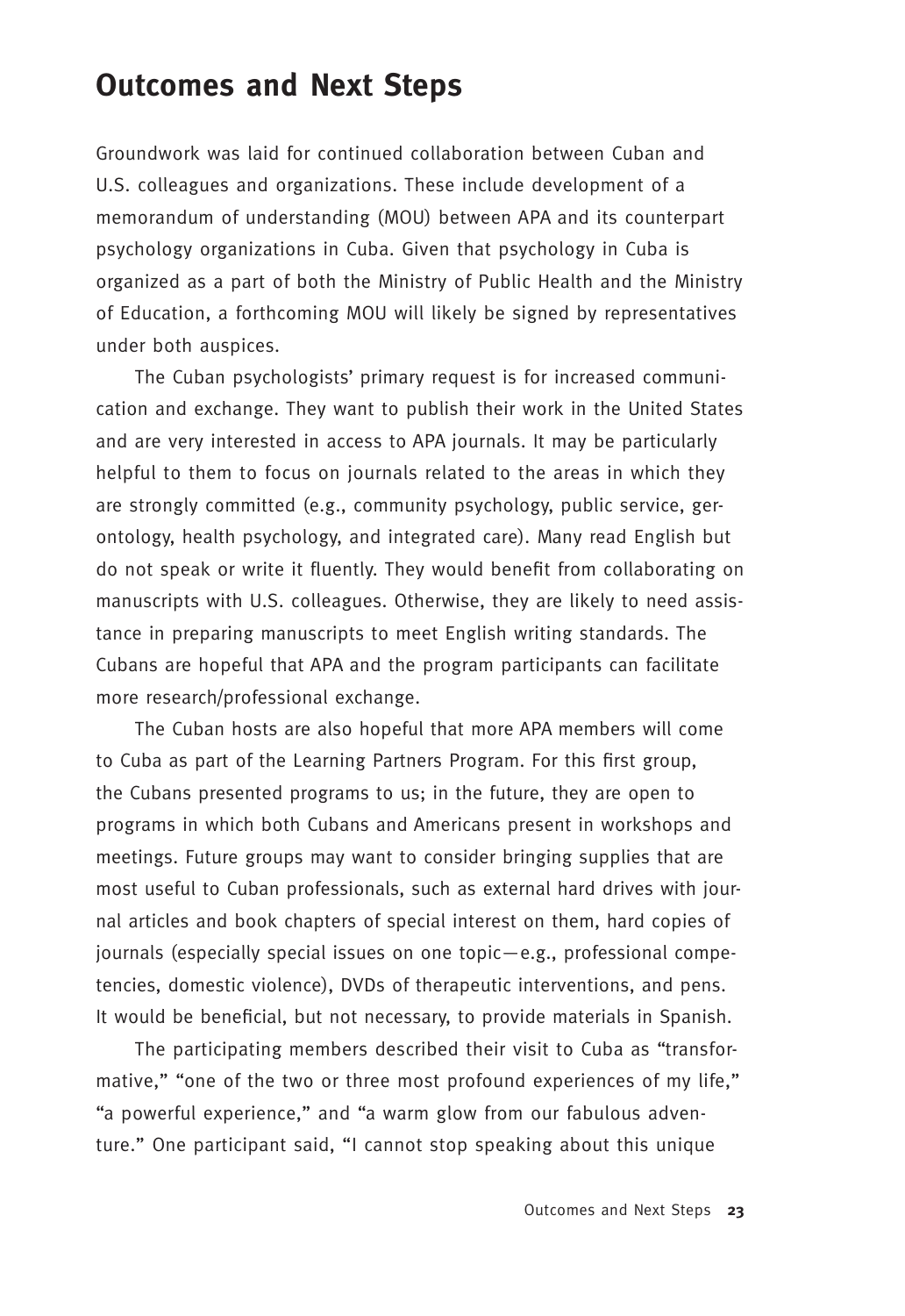experience and bragging about the unique colleagues I had the pleasure to meet." The group was grateful that APA sponsored an international professional visit and that it was of such high caliber.

Staff in the APA Office of International Affairs and the Office of Continuing Education, working with members of the group, will assemble a package of professional materials on topics requested by the Cubans, such as bibliographies, books, and journals. The package will be sent as a token of the group's appreciation.

The group received CE credit for all of the meetings except the non-psychology-related film program on the Cuban Revolution. Many expressed a desire to return to Cuba and to participate in other APA trips in the future. $\star$ 



**24** Report of the APA—Professionals Abroad Visit to Cuba 2012